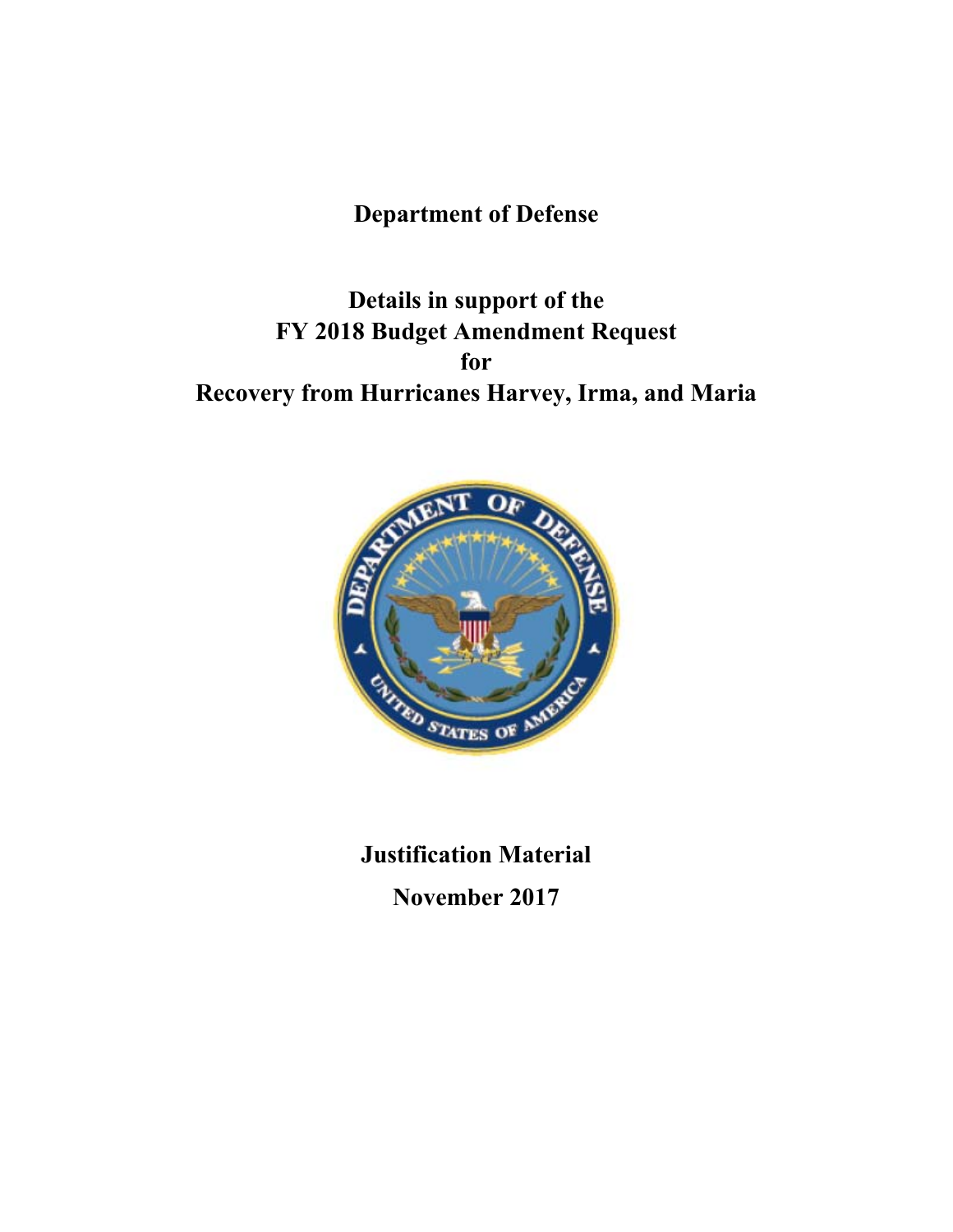## **Table of Contents**

## **Detailed Justification by Appropriation**

#### **OPERATION AND MAINTENANCE**

| <b>PROCUREMENT</b>           |  |
|------------------------------|--|
| <b>MILITARY CONSTRUCTION</b> |  |
|                              |  |
|                              |  |
| <b>WORKING CAPITAL FUND</b>  |  |
|                              |  |
|                              |  |
|                              |  |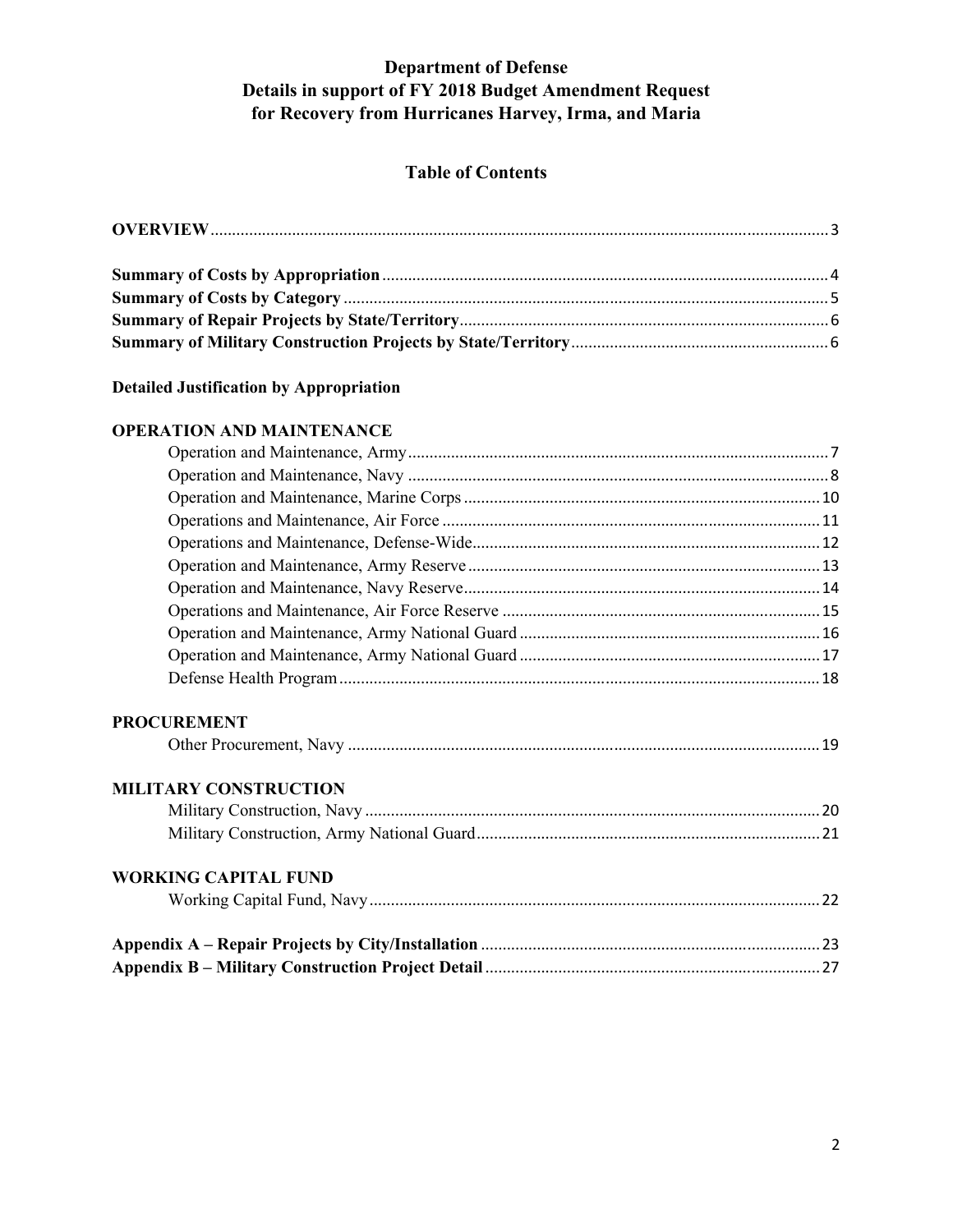## **OVERVIEW**

The Department of Defense (DoD) estimates that it will incur \$1.2 billion in costs to respond to and recover from the catastrophic effects of hurricanes in the Atlantic and Gulf Regions during the 2017 hurricane season. It largely includes construction and repair costs for facilities damaged or destroyed by Hurricanes Harvey, Irma, and Maria. These hurricanes damaged or destroyed DoD facilities in Florida, Georgia, South Carolina, Texas, Puerto Rico, and the U.S. Virgin Islands.

Specifically, the Department's emergency hurricane recovery request includes:

- \$416 million of funding for Operation and Maintenance (O&M) and Working Capital Fund accounts to restore damaged facilities, outfit facilities that will be replaced, and reinstall equipment taken down prior to hurricane landfall. Included in this amount is \$25 million in 2-year O&M funding to implement repairs in Puerto Rico and the U.S. Virgin Islands that cannot be addressed until FY 2019 due to limited construction capacity on the islands.
- \$26 million of Procurement funding to replace equipment destroyed by the hurricanes.
- \$721 million of Military Construction funding to replace facilities that are damaged beyond reasonable repair or destroyed as a result of the high winds, rain and flooding associated with Hurricanes Harvey, Irma, and Maria. This request will provide the resources required to finance the planning, design and construction of replacement facilities. Long-standing needs unrelated to disaster recovery from the hurricanes are excluded.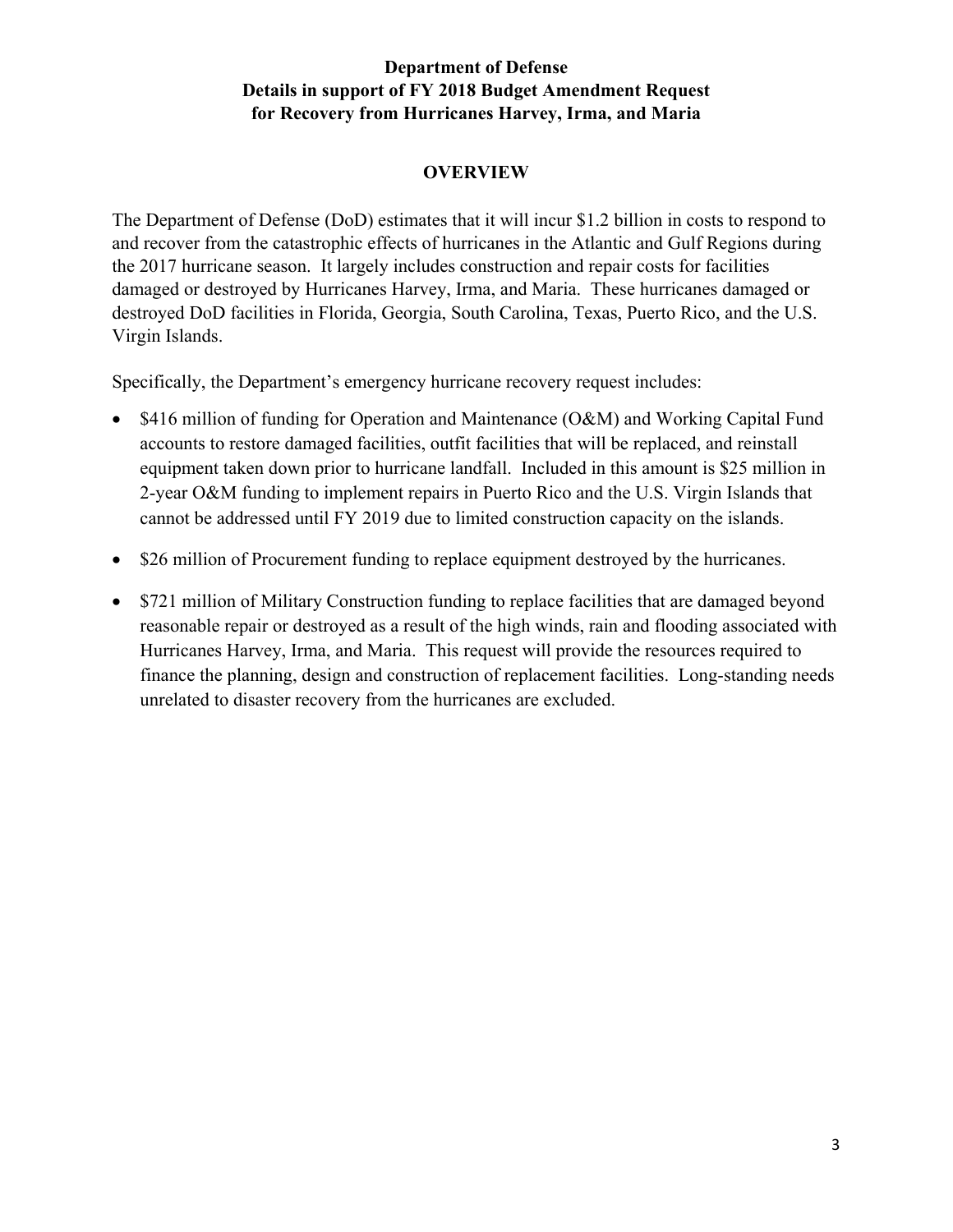The following table provides a summary of the DoD estimated costs for hurricane recovery by appropriation.

| <b>Summary of Costs by Appropriation</b> |
|------------------------------------------|
| (Dollars in Millions)                    |

| <b>Appropriation</b>                            | <b>FY 2018</b> |
|-------------------------------------------------|----------------|
| Operation and Maintenance, Army                 | 20.1           |
| Operation and Maintenance, Navy                 | 267.8          |
| Operation and Maintenance, Marine Corps         | 17.9           |
| Operation and Maintenance, Air Force            | 20.9           |
| Operation and Maintenance, Defense-Wide         | 2.7            |
| Operation and Maintenance, Army Reserve         | 12.5           |
| Operation and Maintenance, Navy Reserve         | 2.9            |
| Operation and Maintenance, Air Force Reserve    | 5.8            |
| Operation and Maintenance, Army National Guard* | 55.5           |
| Defense Health Program                          | 0.7            |
| <b>Total, Operation and Maintenance</b>         | 406.8          |
| Other Procurement, Navy                         | 25.8           |
| <b>Total, Procurement</b>                       | 25.8           |
| Military Construction, Navy                     | 201.6          |
| Military Construction, Army National Guard      | 519.3          |
| <b>Total, Military Construction</b>             | 720.9          |
| Working Capital Fund, Navy                      | 9.5            |
| <b>Total, Working Capital Fund</b>              | 9.5            |
| <b>Grand Total</b>                              | 1,163.0        |

\* Request includes 2-year O&M, Army National Guard authority for \$24.7 million for facility repairs in Puerto Rico and the U.S. Virgin Islands.

Additional budget line item details by appropriation are included in the C-1, O-1, P-1, and RF-1 documents that have been provided separately and are posted to the Office of the Under Secretary of Defense (Comptroller) website at:

http://comptroller.defense.gov/Budget-Materials/Budget2018/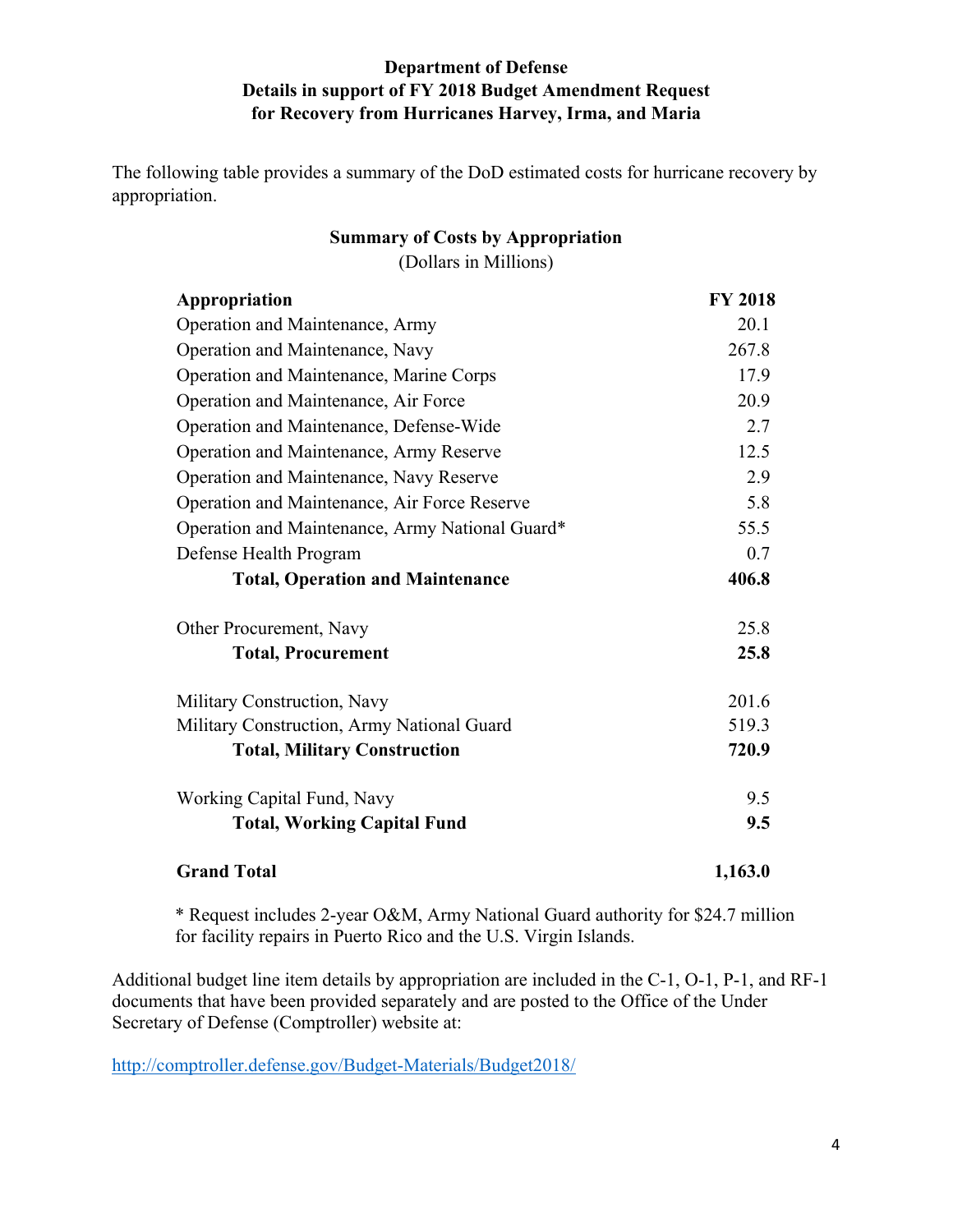The following table provides a summary of the DoD estimated costs for hurricane recovery by cost category.

## **Summary of Costs by Category**  (Dollars in Millions)

| <b>Cost Category</b>                     | <b>FY 2018</b> |
|------------------------------------------|----------------|
| <b>Military Construction</b>             | 721.0          |
| Facility Repair*                         | 392.8          |
| Replacement of Equipment                 | 25.8           |
| Facility Initial Outfitting & Transition | 17.5           |
| <b>Asset Protection</b>                  | 6.0            |
| Total                                    | 1,163.0        |

\* Request includes 2-year O&M, Army National Guard authority for \$24.7 million for facility repairs in Puerto Rico and the U.S. Virgin Islands.

The Department's estimated costs for recovery from damage caused by Hurricanes Harvey, Irma, and Maria are summarized in the following categories:

- Major Construction: Major military construction projects to replace DoD facilities that are damaged beyond repair.
- Facility Repair: Repair projects funded in the Operation and Maintenance accounts to address repairable damages to DoD facilities, grounds, and infrastructure.
- Replacement of Equipment: Costs to replace or repair equipment damaged or destroyed by the hurricanes.
- Facility Initial Outfitting & Transition: Required support to equip newly constructed buildings and provide transition services to occupants – includes costs to purchase furniture, fixtures, and other facility equipment.
- Asset Protection: Costs associated with the protection of DoD assets during the hurricanes.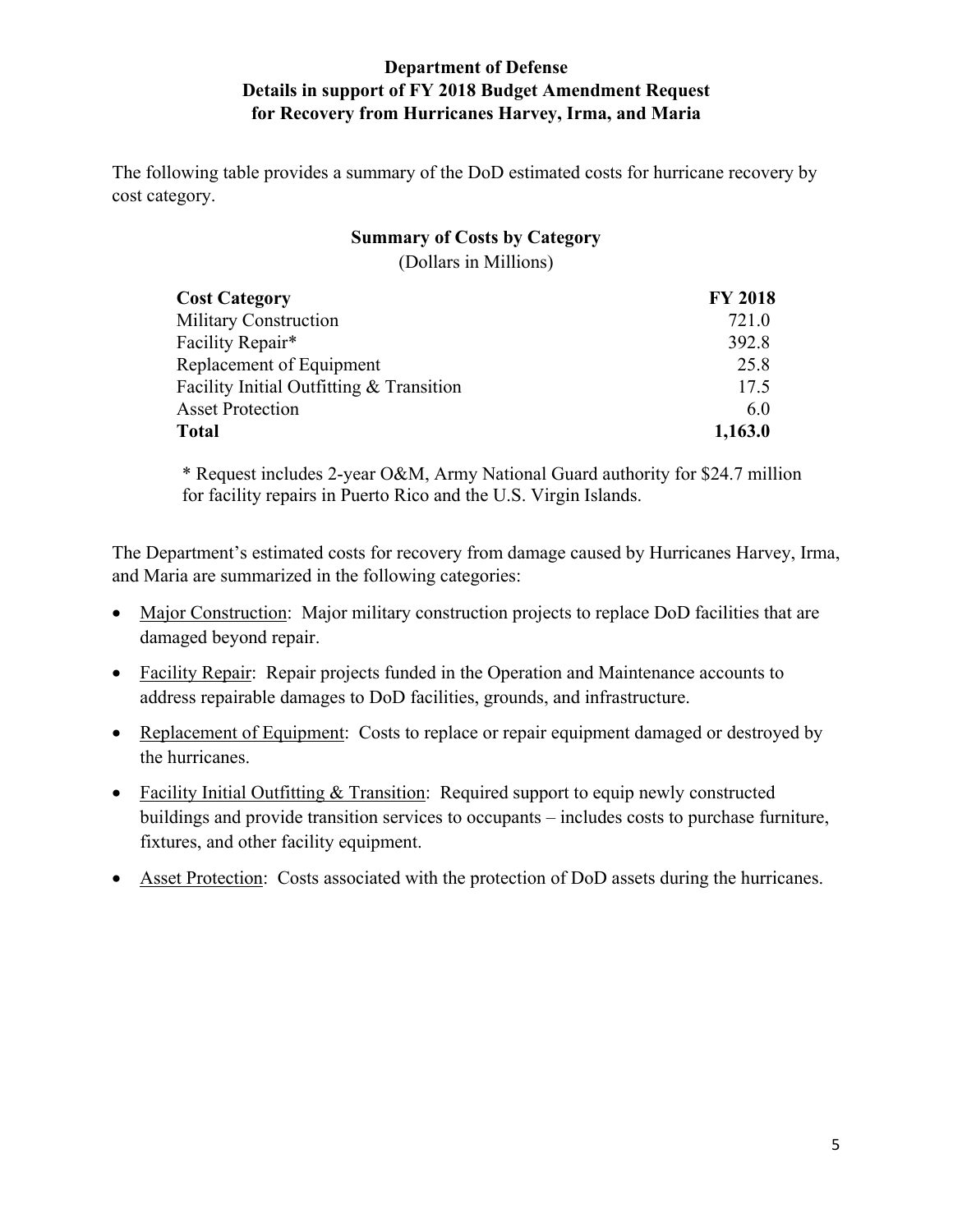The following tables provide a summary of the DoD estimated costs for hurricane-related repairs and military construction projects by state/territory.

| <b>Summary of Repair Projects by State/Territory</b><br>(Dollars in Millions) |                |  |
|-------------------------------------------------------------------------------|----------------|--|
| <b>State/Territory</b>                                                        | <b>FY 2018</b> |  |
| Florida                                                                       | 171.0          |  |
| Georgia                                                                       | 55.4           |  |
| Louisiana                                                                     | 0.2            |  |
| South Carolina                                                                | 3.6            |  |
| Texas                                                                         | 66.0           |  |
| Puerto Rico*                                                                  | 50.2           |  |

| <b>Total</b>                          | 392.8 |
|---------------------------------------|-------|
| Facility Repair - Planning and Design | 26.3  |
| U.S. Virgin Islands $*$               | 20.1  |

\* Request includes 2-year O&M, Army National Guard authority for \$24.7 million for facility repairs in Puerto Rico and the U.S. Virgin Islands.

## **Summary of Military Construction Projects by State/Territory**  (Dollars in Millions)

| <b>State/Territory</b>             | <b>FY 2018/22</b> |
|------------------------------------|-------------------|
| Florida                            | 128.7             |
| Texas                              | 58.0              |
| Puerto Rico                        | 458.1             |
| U.S. Virgin Islands                | 22.8              |
| Construction - Planning and Design | 53.4              |
| <b>Total</b>                       | 721.0             |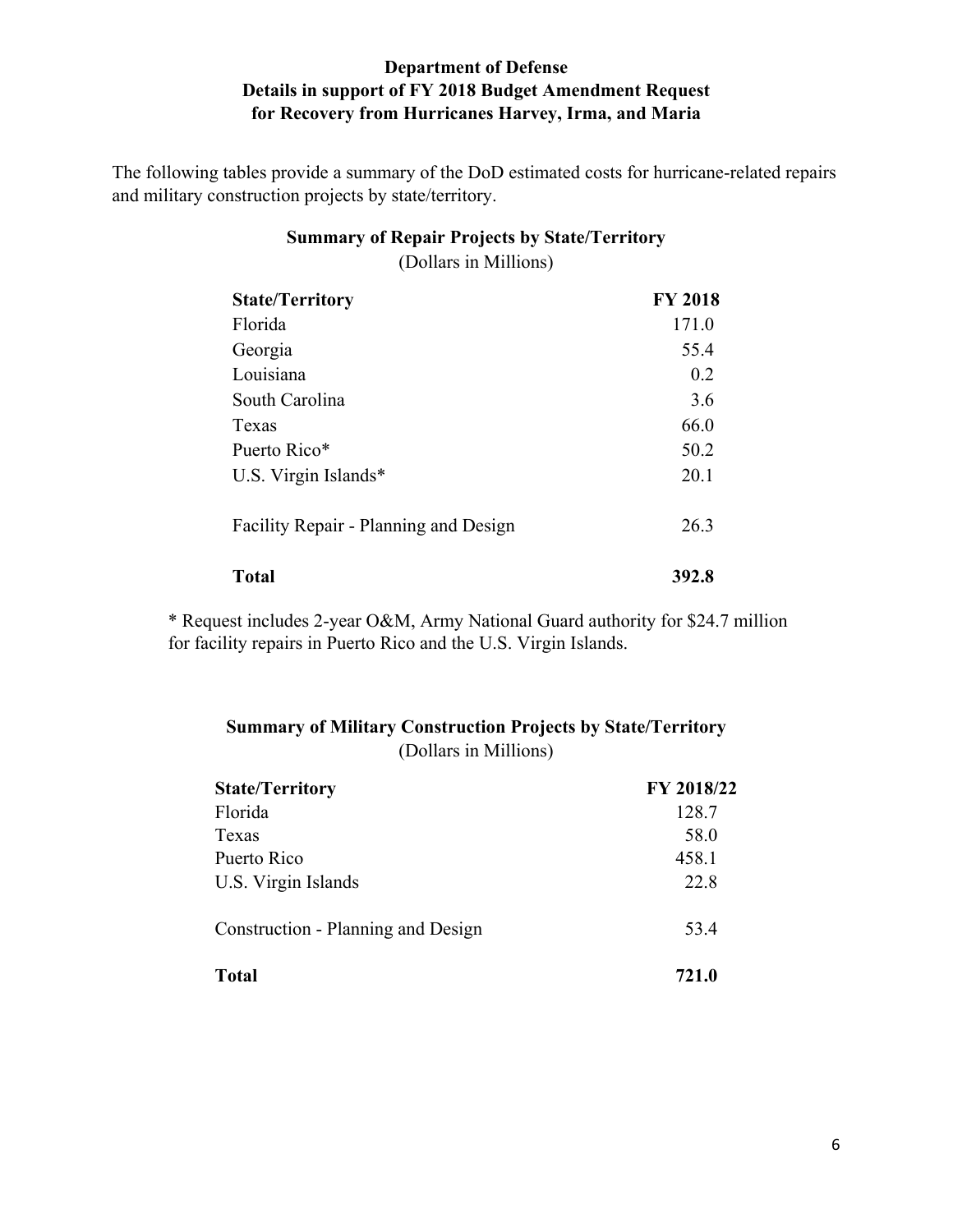#### **Detailed Justification by Appropriation**

#### **OPERATION AND MAINTENANCE**

| <b>Account Title:</b> | Operation and Maintenance, Army  |
|-----------------------|----------------------------------|
| <b>Agency Name:</b>   | Department of Defense            |
| Bureau Name:          | <b>Operation and Maintenance</b> |
| Subcommittee:         | Defense                          |

#### **Funding Table (BA in Millions of Dollars)**

| <b>Program/Activity</b>     | <b>Category Code</b>         | <b>Additional 2018 Funds needed</b><br>for Hurricane Response and |
|-----------------------------|------------------------------|-------------------------------------------------------------------|
|                             |                              | <b>Recovery</b>                                                   |
| <b>Account Total</b>        |                              | \$20.110                                                          |
| Repair Facilities (SAG 132) | <b>Federal Real Property</b> | \$20.110                                                          |

#### **Description of Request**:

**Repair Facilities:** Funds are requested to repair facilities and infrastructure at Corpus Christi Army Depot, TX (CCAD), and Fort Benning, GA. Damages were sustained to 27 buildings at CCAD, with cost estimates ranging from \$5 thousand up to \$8.8 million for damages to a single building. The majority of the damage was related to roofs, doors, gutters, windows, ceiling tiles and some damage to interior walls due to water intrusion. Repairs at Fort Benning are required for roof damage and severe damage to irrigation systems at Camp Merrill, which are necessary for the proper operation and environmental compliance of sanitation services.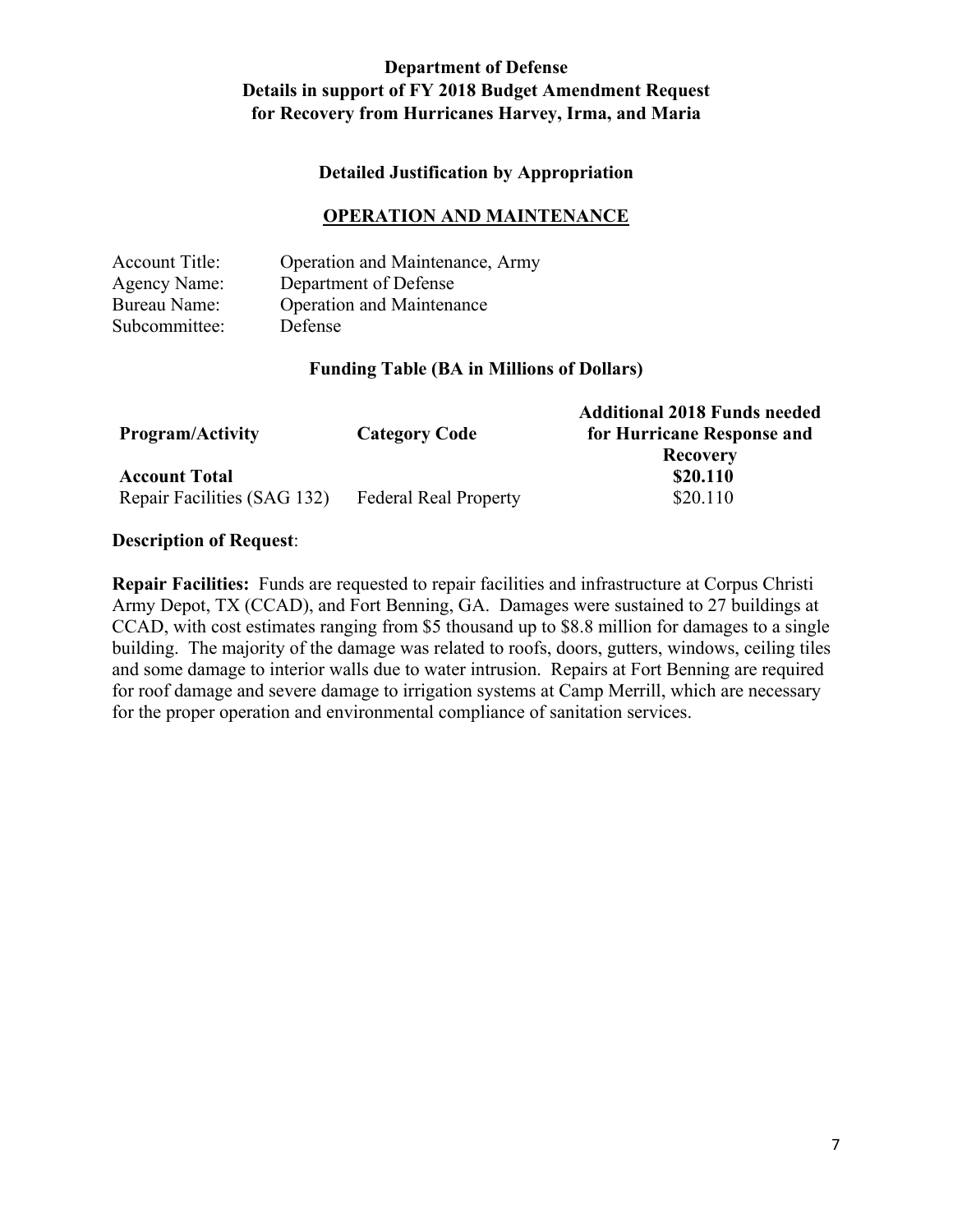| <b>Account Title:</b> | Operation and Maintenance, Navy  |
|-----------------------|----------------------------------|
| Agency Name:          | Department of Defense            |
| Bureau Name:          | <b>Operation and Maintenance</b> |
| Subcommittee:         | Defense                          |

#### **Funding Table (BA in Millions of Dollars)**

| <b>Program/Activity</b>                       | <b>Category Code</b>         | <b>Additional 2018 Funds needed</b><br>for Hurricane Response and<br><b>Recovery</b> |
|-----------------------------------------------|------------------------------|--------------------------------------------------------------------------------------|
| <b>Account Total</b>                          |                              | \$267.796                                                                            |
| Repair Facilities (SAG BSM1)                  | <b>Federal Real Property</b> | \$244.310                                                                            |
| Initial Outfitting & Transition<br>(SAG BSS1) | Equipment                    | \$17.486                                                                             |
| Asset Protection (SAG 1B4B)                   | <b>Base Activities</b>       | \$6.000                                                                              |

#### **Description of Request:**

**Repair Facilities:** Funds are requested to repair Navy facilities in Florida, Georgia, Texas, and Puerto Rico.

- Extensive damage in Georgia (Submarine Base Kings Bay) requires \$55.3 million in funding for 124 projects to address roof, siding, and water damaged facilities and includes projects to repair damaged and destroyed docks, wharfs, and roads.
- Navy facilities in Florida (Cape Canaveral, Jacksonville, and Key West) require \$113.8 million in funding for 352 repair projects. Most projects repair damages to roofs, siding, and facility interiors that were damaged by water intrusion. Other projects driving significant costs address drainage pipe failures, sinkholes, shoreline erosion, and pier repairs.
- Damage to facilities in Texas (Corpus Christi and Kingsville) requires \$41.6 million in funding for 84 repair projects. In addition to roof and water intrusion repairs, these projects address repairs to seawalls, hangars, and ramps that are essential to meeting mission requirements.
- Facilities in Puerto Rico (Aguada, Fort Allen, Juana Diaz, Mount Pirata, and Vieques) require \$7.3 million in funding for 28 repair projects. In addition to roof and other exterior repairs, these projects will repair generator facilities, security fencing, antenna/transmitter arrays, and installation utilities.
- Funding in the amount of \$26.3 million is required for facility planning and design associated with Navy repair projects.

**Initial Outfitting and Transition:** Funds requested are needed to provide office furniture and facility operations equipment for military construction projects.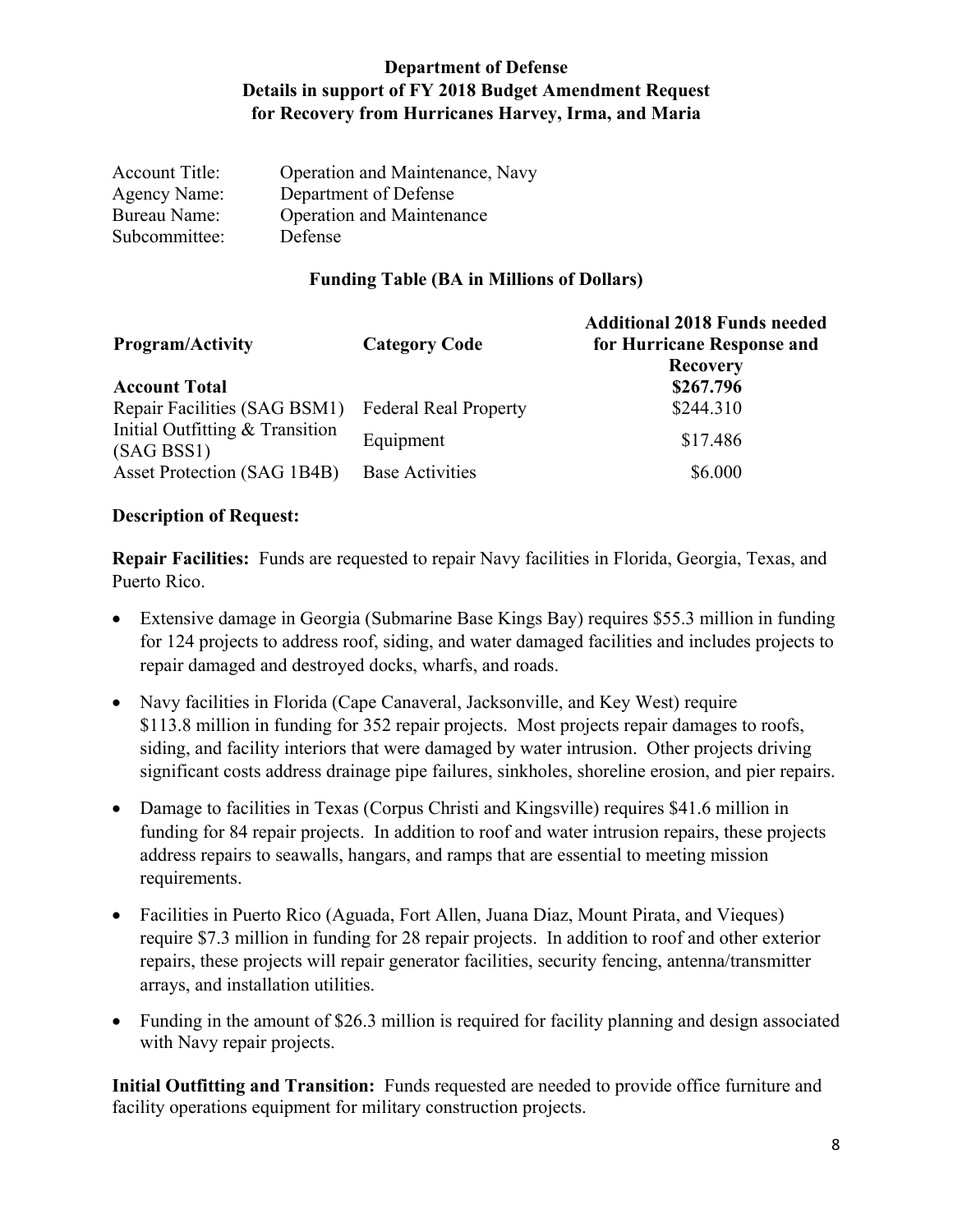**Asset Protection:** Funds requested to reinstall scaffolding at shipyards that were removed to prevent potential damage to ships from flying scaffolding debris. The scope of work is outside of the current contract.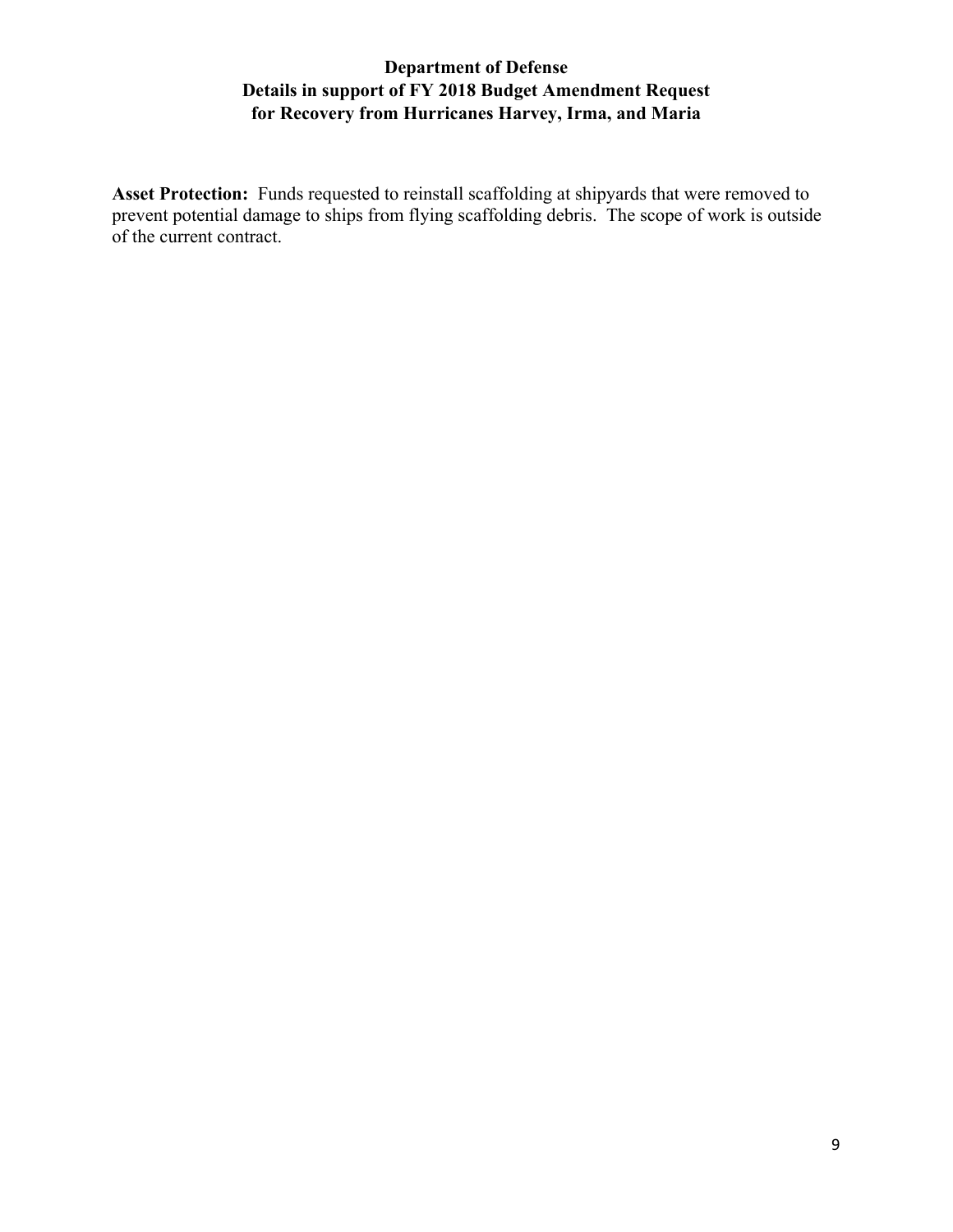| <b>Account Title:</b> | Operation and Maintenance, Marine Corps |
|-----------------------|-----------------------------------------|
| Agency Name:          | Department of Defense                   |
| Bureau Name:          | <b>Operation and Maintenance</b>        |
| Subcommittee:         | Defense                                 |

## **Funding Table (BA in Millions of Dollars)**

| <b>Program/Activity</b>      | <b>Category Code</b>         | <b>Additional 2018 Funds needed</b><br>for Hurricane Response and |
|------------------------------|------------------------------|-------------------------------------------------------------------|
| <b>Account Total</b>         |                              | <b>Recovery</b><br>\$17.920                                       |
|                              |                              |                                                                   |
| Repair Facilities (SAG BSM1) | <b>Federal Real Property</b> | \$17.920                                                          |

#### **Description of Request:**

**Repair Facilities:** Funds are requested to repair Marine Corps facilities in Florida and South Carolina. Facilities at Blount Island, FL; Marine Corps Air Station Beaufort, SC; and Parris Island, SC, sustained major damage from Hurricane Irma.

- \$17.9 million for 11 projects are required to repair roofs, siding, shorelines, docks, fencing, and electrical systems.
- Damages are a direct result of sustained high winds, water intrusion, and storm surge.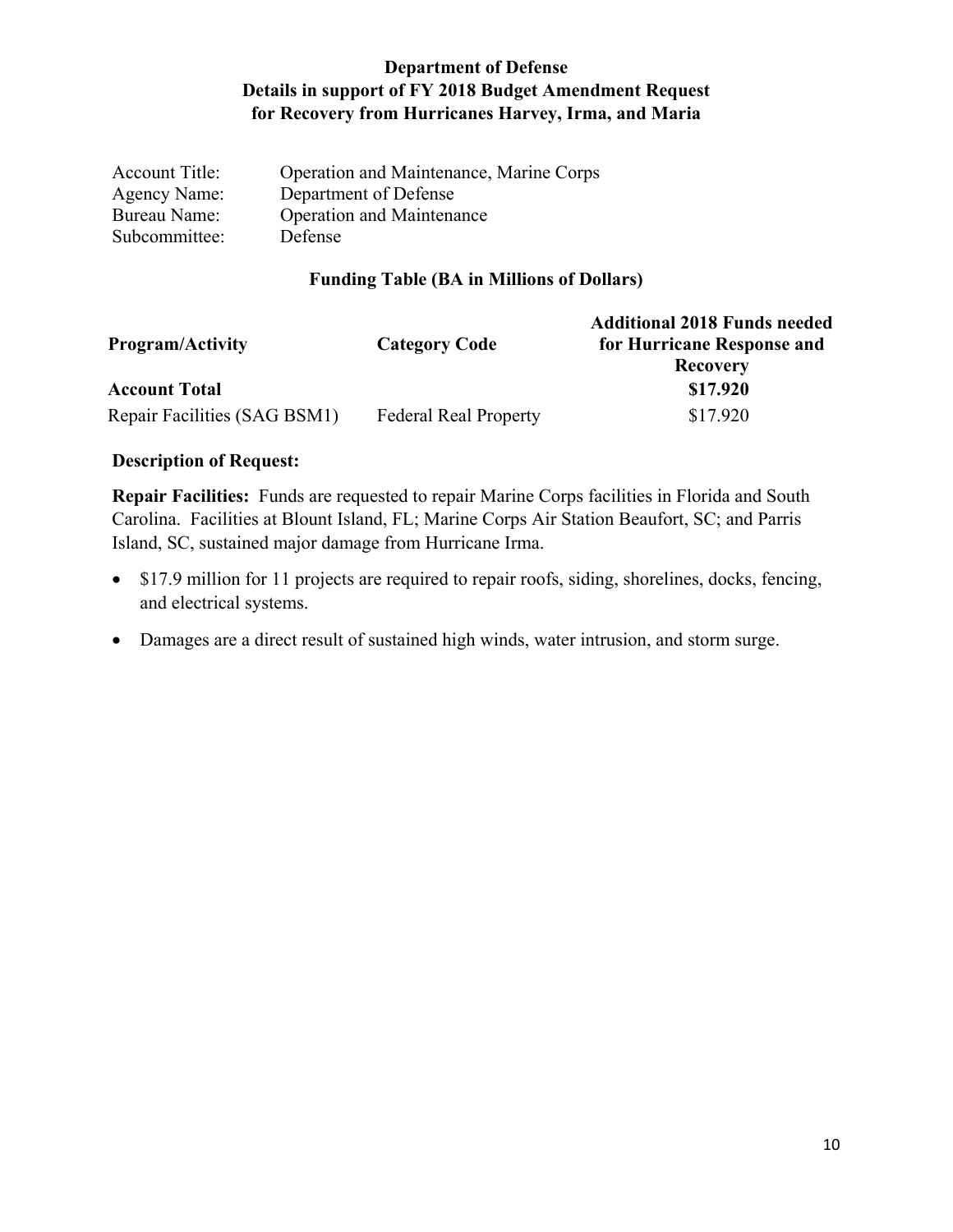| Operations and Maintenance, Air Force |
|---------------------------------------|
| Department of Defense                 |
| <b>Operation and Maintenance</b>      |
| <b>Defense</b>                        |
|                                       |

#### **Funding Table (BA in Millions of Dollars)**

| <b>Program/Activity</b>         | <b>Category Code</b>         | <b>Additional 2018 Funds needed for</b><br><b>Hurricane Response and</b><br><b>Recovery</b> |
|---------------------------------|------------------------------|---------------------------------------------------------------------------------------------|
| <b>Account Total</b>            |                              | \$20.916                                                                                    |
| Repair Facilities<br>(SAG 011R) | <b>Federal Real Property</b> | \$20.916                                                                                    |

#### **Description of Request**:

**Repair Facilities:** Funds requested to repair Air Force facilities in Florida, South Carolina, and Texas.

- Damage to Air Force facilities in Florida (Avon Park, MacDill Air Force Base, and Patrick Air Force Base) requires \$20.3 million for 99 repair projects. These projects address installations with damaged roofs, gutters, siding, and include significant efforts to repair runways, beach erosion, and road/dike washouts.
- \$0.1 million for 16 projects are required in Texas (Joint Base San Antonio) to repair roof leaks, window damages, and damaged boundary fences.
- \$0.5 million for 2 repair projects are required in South Carolina (Joint Base Charleston) to repair roof damages and interior water damages.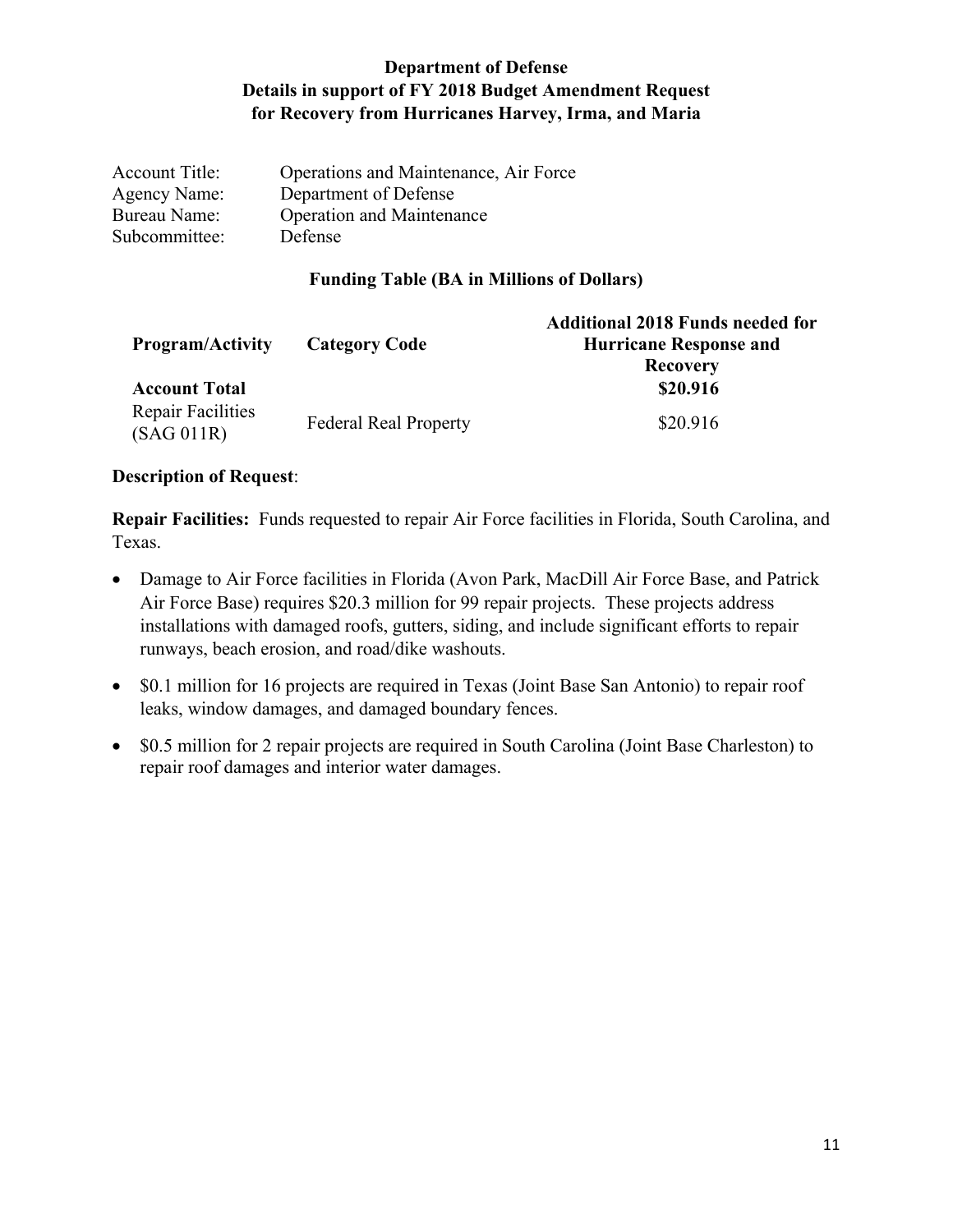| <b>Account Title:</b> | Operations and Maintenance, Defense-Wide |
|-----------------------|------------------------------------------|
| <b>Agency Name:</b>   | Department of Defense                    |
| Bureau Name:          | <b>Operation and Maintenance</b>         |
| Subcommittee:         | <b>Defense</b>                           |

#### **Funding Table (BA in Millions of Dollars)**

| <b>Program/Activity</b>             | <b>Category Code</b>         | <b>Additional 2018 Funds needed</b><br>for Hurricane Response and<br><b>Recovery</b> |
|-------------------------------------|------------------------------|--------------------------------------------------------------------------------------|
| <b>Account Total</b>                |                              | \$2.650                                                                              |
| Department of Defense Education     |                              |                                                                                      |
| <b>Activity - Repair Facilities</b> | <b>Federal Real Property</b> | \$1.700                                                                              |
| (SAG 4GTJ)                          |                              |                                                                                      |
| Office of the Secretary of Defense  |                              |                                                                                      |
| (Civil Military Programs) – Repair  | <b>Federal Real Property</b> | \$0.950                                                                              |
| Facilities (SAG 4GT3)               |                              |                                                                                      |

#### **Description of Request**:

## **Department of Defense Education Activity**

**Repair Facilities:** Funds are requested to repair roofing, fencing, and metal flashing of damaged education facilities at Fort Buchanan and the U.S. Coast Guard Air Station (Ramey Unit School), Puerto Rico.

## **Office of the Secretary of Defense (Civil Military Programs)**

**Repair Facilities:** Funds are requested to repair ChalleNGe Academy and STARBASE facilities in Houston, TX (\$0.1 million); Carolina, Puerto Rico (\$0.2 million); and Juana Díaz, Puerto Rico (\$0.7 million). These facilities sustained roof, fencing, and other structural damages.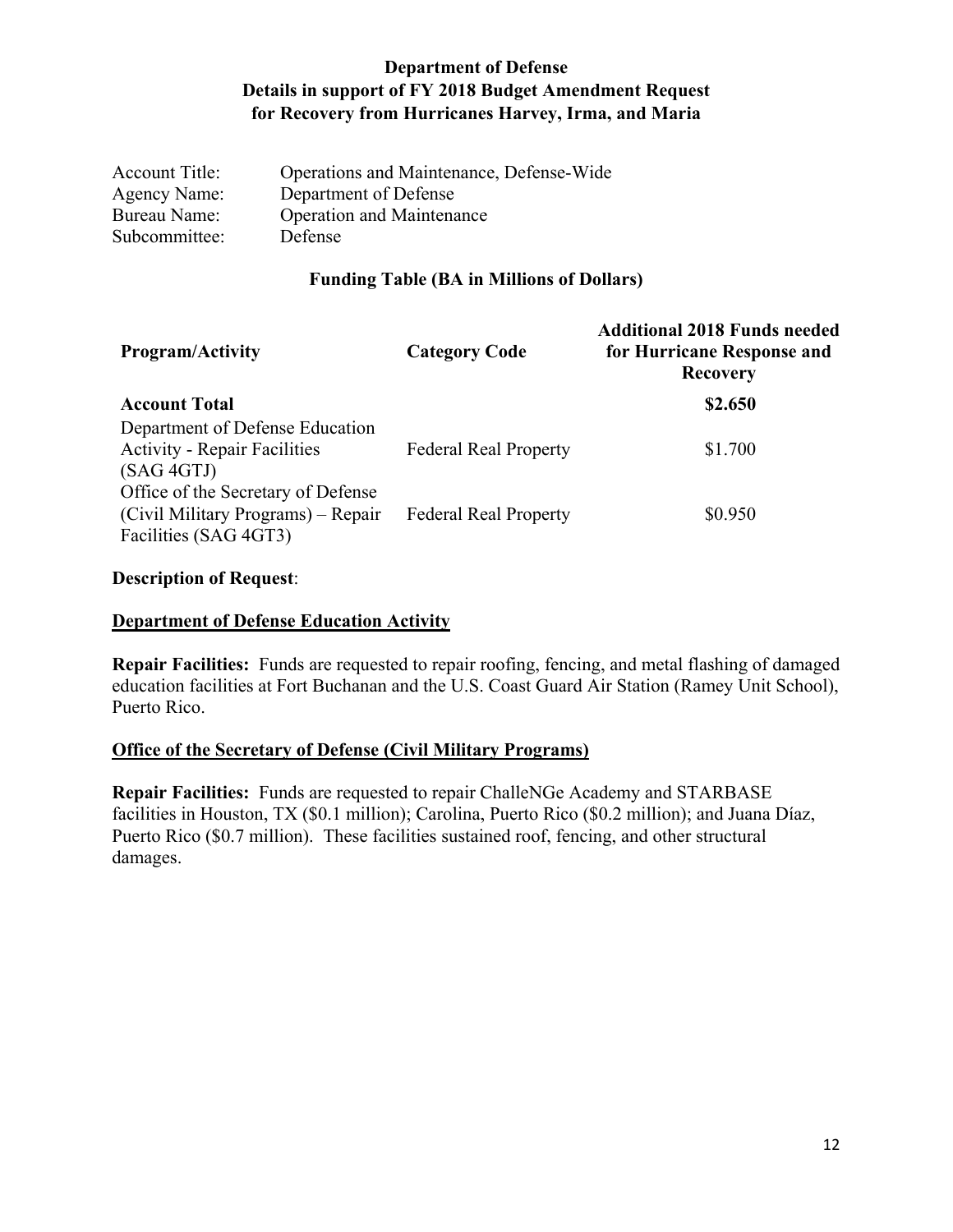| <b>Account Title:</b> | Operation and Maintenance, Army Reserve |
|-----------------------|-----------------------------------------|
| Agency Name:          | Department of Defense                   |
| Bureau Name:          | <b>Operation and Maintenance</b>        |
| Subcommittee:         | <b>Defense</b>                          |

## **Funding Table (BA in Millions of Dollars)**

| <b>Program/Activity</b>                             | <b>Category Code</b>         | <b>Additional 2018 Funds needed</b><br>for Hurricane Response and<br><b>Recovery</b> |
|-----------------------------------------------------|------------------------------|--------------------------------------------------------------------------------------|
| <b>Account Total</b><br>Repair Facilities (SAG 132) | <b>Federal Real Property</b> | \$12.500<br>\$12.500                                                                 |

#### **Description of Request**:

**Repair Facilities:** Funds are requested to repair the water distribution system at Fort Buchanan in San Juan, Puerto Rico. Repair to the damaged sections of the water distribution system and replacement of water pumps are required to restore adequate water pressure on Fort Buchanan and to ensure secure and reliable clean water. Additionally, damage to the roof resulted in leaks throughout the on-site administrative building.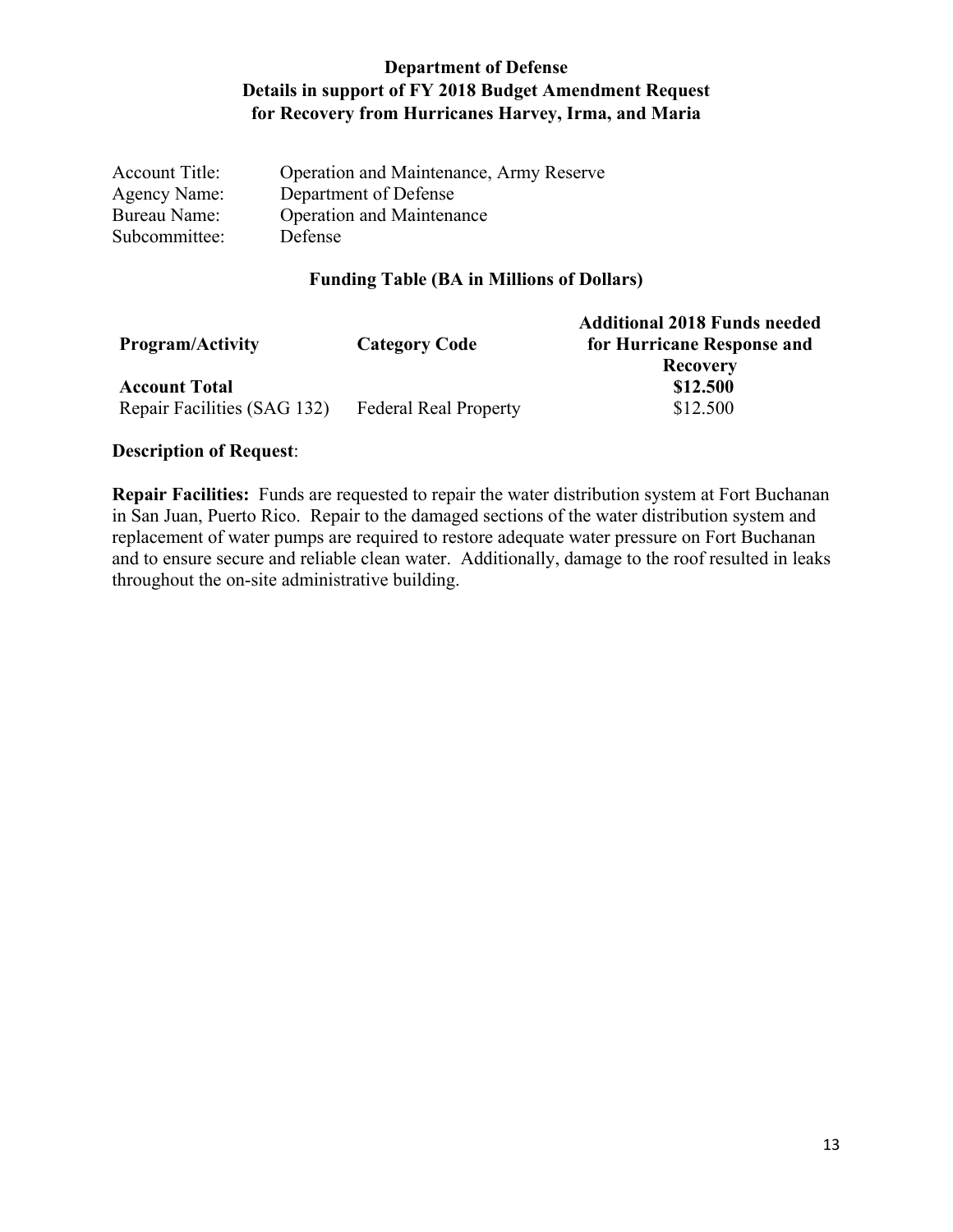| <b>Account Title:</b> | Operation and Maintenance, Navy Reserve |
|-----------------------|-----------------------------------------|
| Agency Name:          | Department of Defense                   |
| Bureau Name:          | <b>Operation and Maintenance</b>        |
| Subcommittee:         | Defense                                 |

#### **Funding Table (BA in Millions of Dollars)**

| <b>Program/Activity</b>                            | <b>Category Code</b> | <b>Additional 2018 Funds needed</b><br>for Hurricane Response and<br><b>Recovery</b> |
|----------------------------------------------------|----------------------|--------------------------------------------------------------------------------------|
| <b>Account Total</b>                               |                      | \$2.922                                                                              |
| Repair Facilities (SAG BSMR) Federal Real Property |                      | \$2.922                                                                              |

#### **Description of Request:**

**Repair Facilities:** Funds are requested to repair Navy Reserve facilities in Florida and Puerto Rico.

- \$1.8 million is required for two repair projects at Naval Operations Support Center (NOSC) West Palm Beach, FL, to repair exterior building damages and address water intrusion.
- \$1.1 million is required for nine repair projects at NOSC Puerto Rico due to sustained damage from Hurricane Irma. Permanent repairs are needed for the Command Headquarters and Vehicle Maintenance buildings on base. Facilities in NOSC Puerto Rico also sustained major damage from Hurricane Maria. Repairs are needed for multiple buildings, covered walkways, operational storage units, handrails, drop arms, and HVAC systems.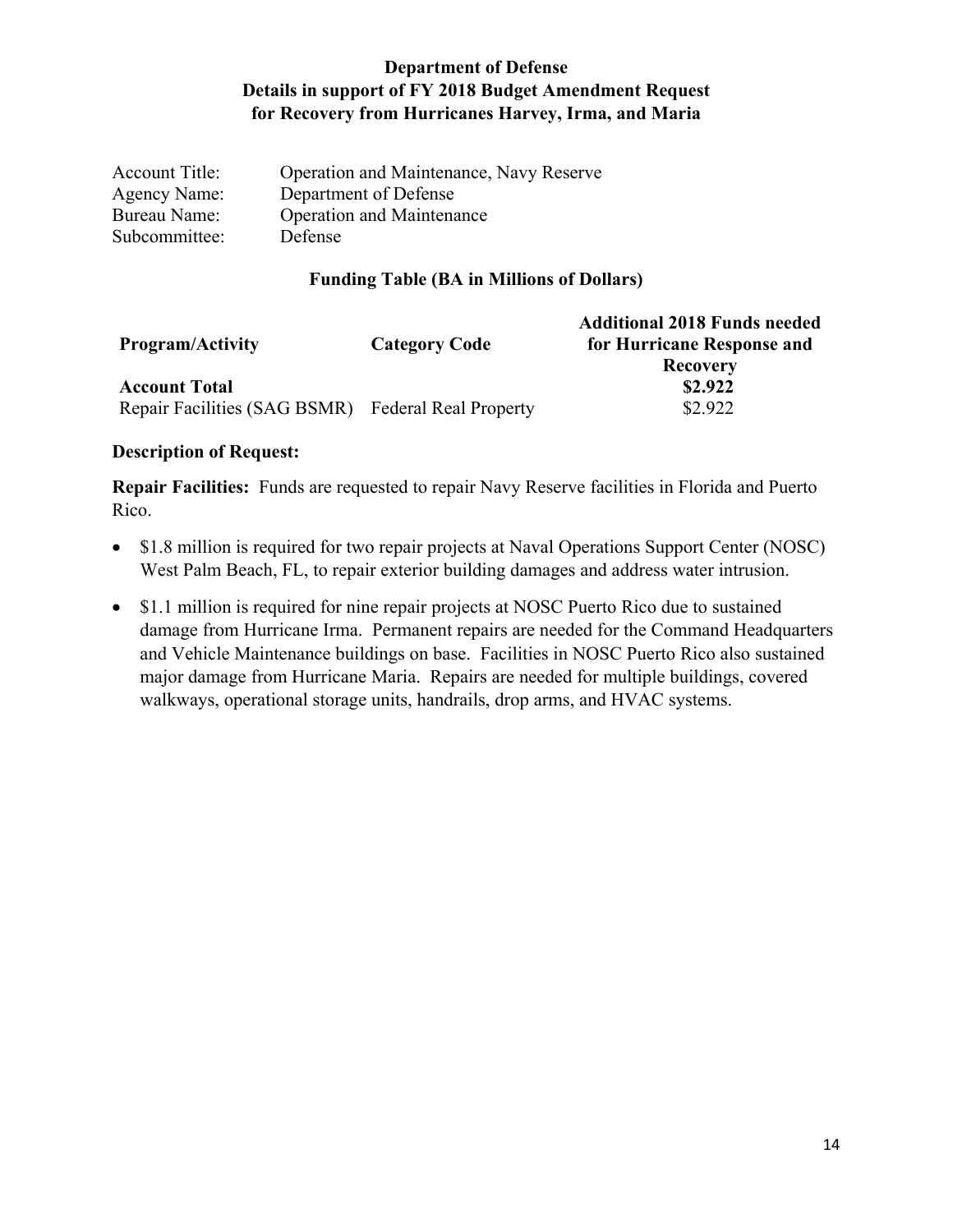| <b>Account Title:</b> | Operations and Maintenance, Air Force Reserve |
|-----------------------|-----------------------------------------------|
| Agency Name:          | Department of Defense                         |
| Bureau Name:          | <b>Operation and Maintenance</b>              |
| Subcommittee:         | <b>Defense</b>                                |

## **Funding Table (BA in Millions of Dollars)**

| <b>Program/Activity</b>                | <b>Category Code</b>         | <b>Additional 2018 Funds needed for</b><br><b>Hurricane Response and</b><br><b>Recovery</b> |
|----------------------------------------|------------------------------|---------------------------------------------------------------------------------------------|
| <b>Account Total</b>                   |                              | \$5.770                                                                                     |
| <b>Repair Facilities</b><br>(SAG 011R) | <b>Federal Real Property</b> | \$5.770                                                                                     |

## **Description of Request**:

**Repair Facilities:** Funds are requested to repair Air Force Reserve facilities at Homestead Air Reserve Base in Florida. Hurricane damages include various roof and structural damages, plus plumbing, electrical, and mechanical issues requiring repair.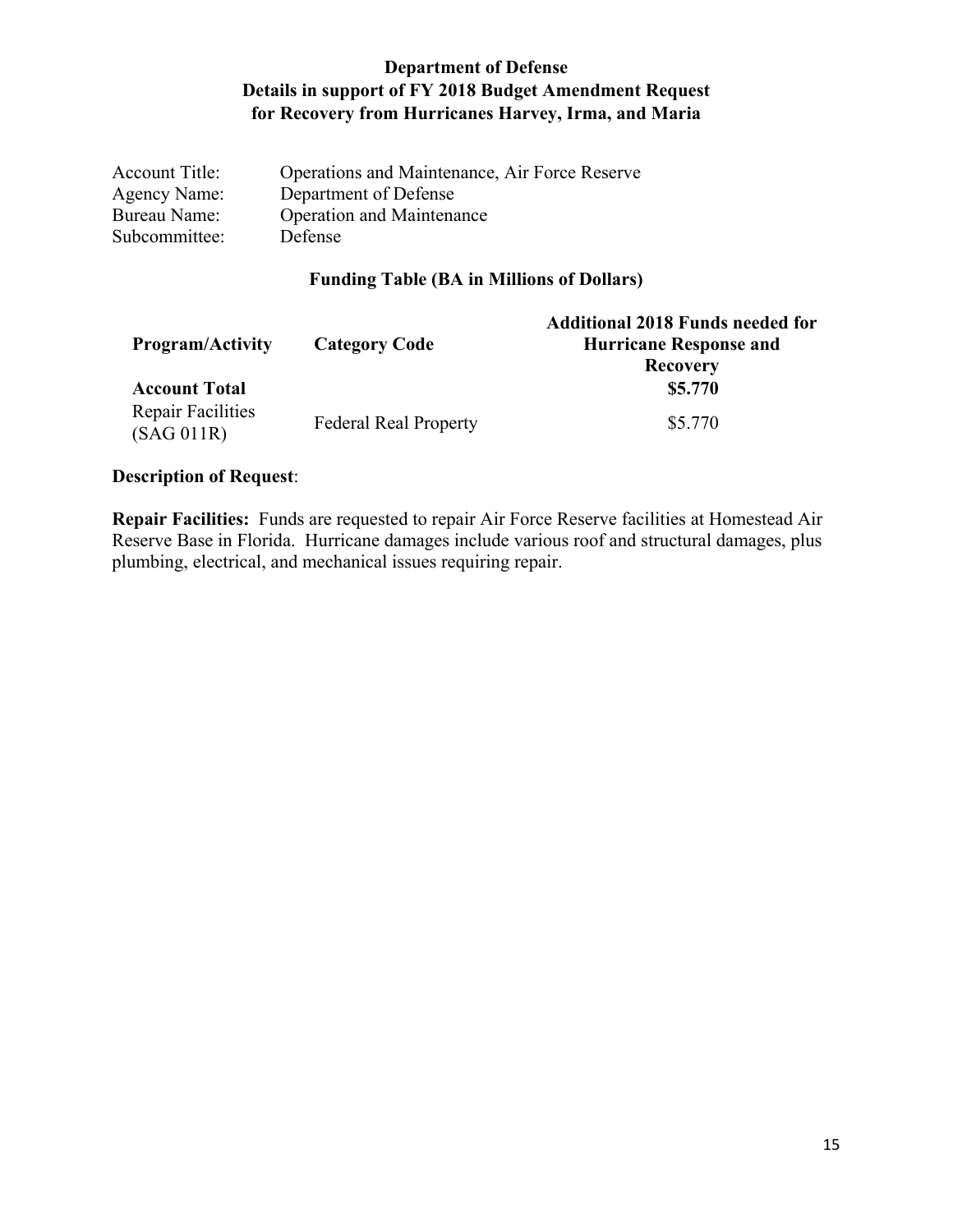| <b>Account Title:</b> | Operation and Maintenance, Army National Guard |
|-----------------------|------------------------------------------------|
| Agency Name:          | Department of Defense                          |
| Bureau Name:          | Operation and Maintenance (1-Year)             |
| Subcommittee:         | <b>Defense</b>                                 |

#### **Funding Table (BA in Millions of Dollars)**

| <b>Program/Activity</b>                              | <b>Category Code</b>         | <b>Additional 2018 Funds needed</b><br>for Hurricane Response and<br><b>Recovery</b> |
|------------------------------------------------------|------------------------------|--------------------------------------------------------------------------------------|
| <b>Account Total</b><br>Repair Facilities (Line 132) | <b>Federal Real Property</b> | \$30.780<br>\$30.780                                                                 |
|                                                      |                              |                                                                                      |

#### **Description of Request**:

**Repair Facilities:** Funds are requested to repair Army National Guard facilities in Florida, Louisiana, Texas, Puerto Rico, and the U.S. Virgin Islands.

- 23 repair projects totaling \$5.3 million are required in Florida. While the majority of project efforts will address roof damage from sustained high-speed winds, additional repairs are required to repair fences, broken windows, roads, and culvert systems.
- 4 projects totaling \$0.2 million are required in Louisiana to address damages to roofs, side wall building leaks, interior water damage, and cleanup of installation grounds.
- 18 projects totaling \$3.5 million are required for facilities in Texas that sustained damage from Hurricane Harvey. Significant repairs are needed to address damaged mechanical, electrical and plumbing components, roof damage, and interior water damage.
- 21 projects in Puerto Rico (\$10.5 million) and the U.S. Virgin Islands (\$11.3 million) are projected to be completed in FY 2018. Efforts include repairs to address roof damage from sustained high-speed winds, repairs to water damaged building interiors, road and parking lot repairs, and installation grounds cleanup.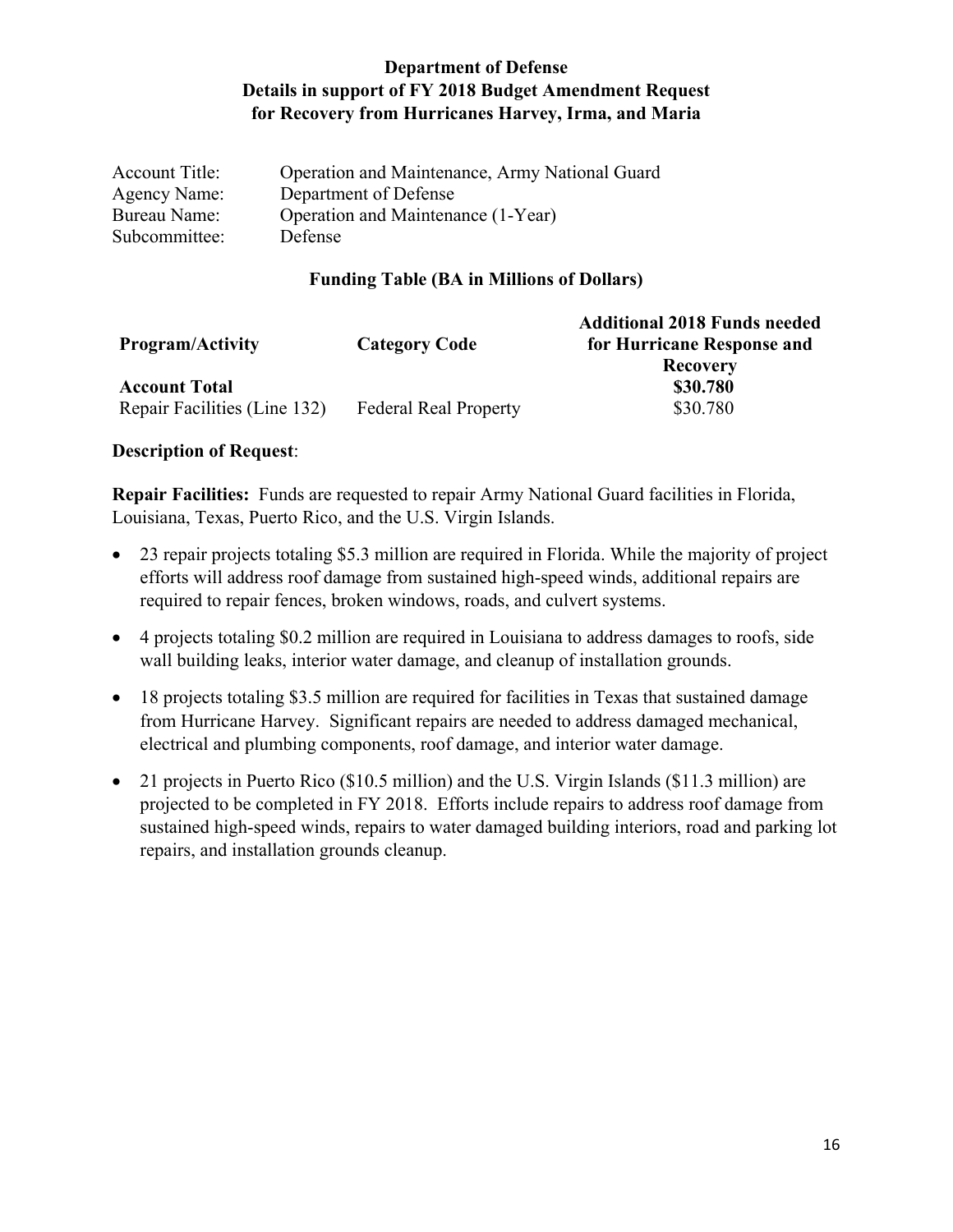| <b>Account Title:</b> | Operation and Maintenance, Army National Guard |
|-----------------------|------------------------------------------------|
| Agency Name:          | Department of Defense                          |
| Bureau Name:          | Operation and Maintenance (2-Year)             |
| Subcommittee:         | <b>Defense</b>                                 |

#### **Funding Table (BA in Millions of Dollars)**

| <b>Program/Activity</b>     | <b>Category Code</b>         | <b>Additional 2018 Funds needed</b><br>for Hurricane Response and<br><b>Recovery</b> |
|-----------------------------|------------------------------|--------------------------------------------------------------------------------------|
| <b>Account Total</b>        |                              | \$24.691                                                                             |
| Repair Facilities (SAG 132) | <b>Federal Real Property</b> | \$24.691                                                                             |

#### **Description of Request**:

**Repair Facilities:** Funds are requested for additional repair efforts in Puerto Rico and the U.S. Virgin Islands. The Department is seeking \$24.7 million with a requested 2-year period of availability for 24 additional projects. These projects will address facilities and installations requiring roof, window, gutter, utility, fencing, heating, ventilation, and air conditioning (HVAC), electrical system, storm water, and sewer repairs.

Due to the scope of the repairs and the limited construction capacity on the islands, these projects are likely to begin in FY 2019.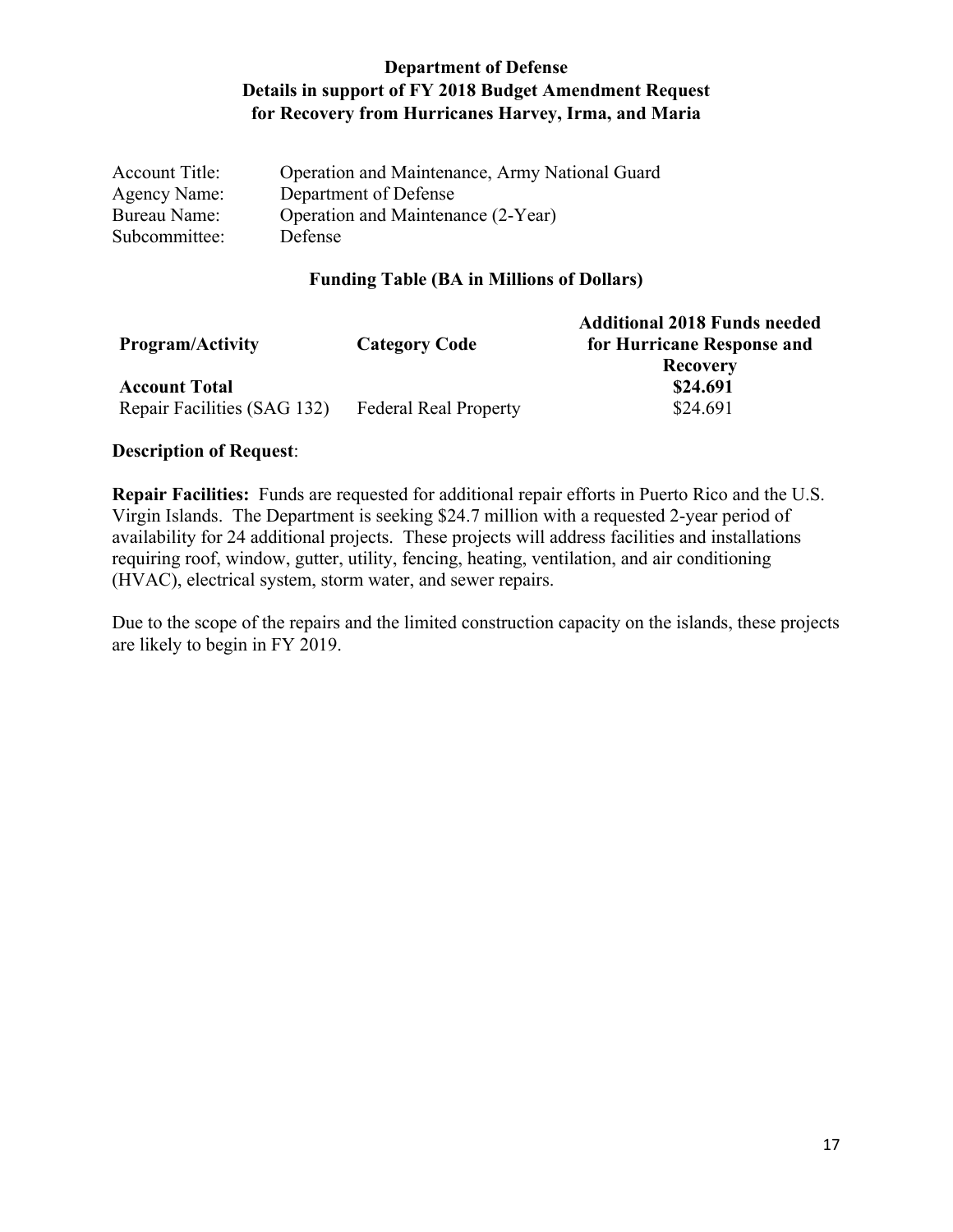| Defense Health Program           |
|----------------------------------|
| Department of Defense            |
| <b>Operation and Maintenance</b> |
| Defense                          |
|                                  |

## **Funding Table (BA in Millions of Dollars)**

| <b>Program/Activity</b>   | <b>Category Code</b>         | <b>Additional 2018 Funds needed for</b><br><b>Hurricane Response and</b><br><b>Recovery</b> |
|---------------------------|------------------------------|---------------------------------------------------------------------------------------------|
| <b>Account Total</b>      |                              | \$0.704                                                                                     |
| Repair Facilities (BAG 7) | <b>Federal Real Property</b> | \$0.704                                                                                     |

#### **Description of Request:**

**Repair Facilities:** Funds are requested for three repair projects in Texas, Florida, and Puerto Rico. Repairs are required at Naval Air Station Corpus Christi, TX; Naval Air Station Key West, FL; and Fort Buchanan in San Juan, Puerto Rico, to address damages to roofs, building exteriors, and interior features damaged by water intrusion.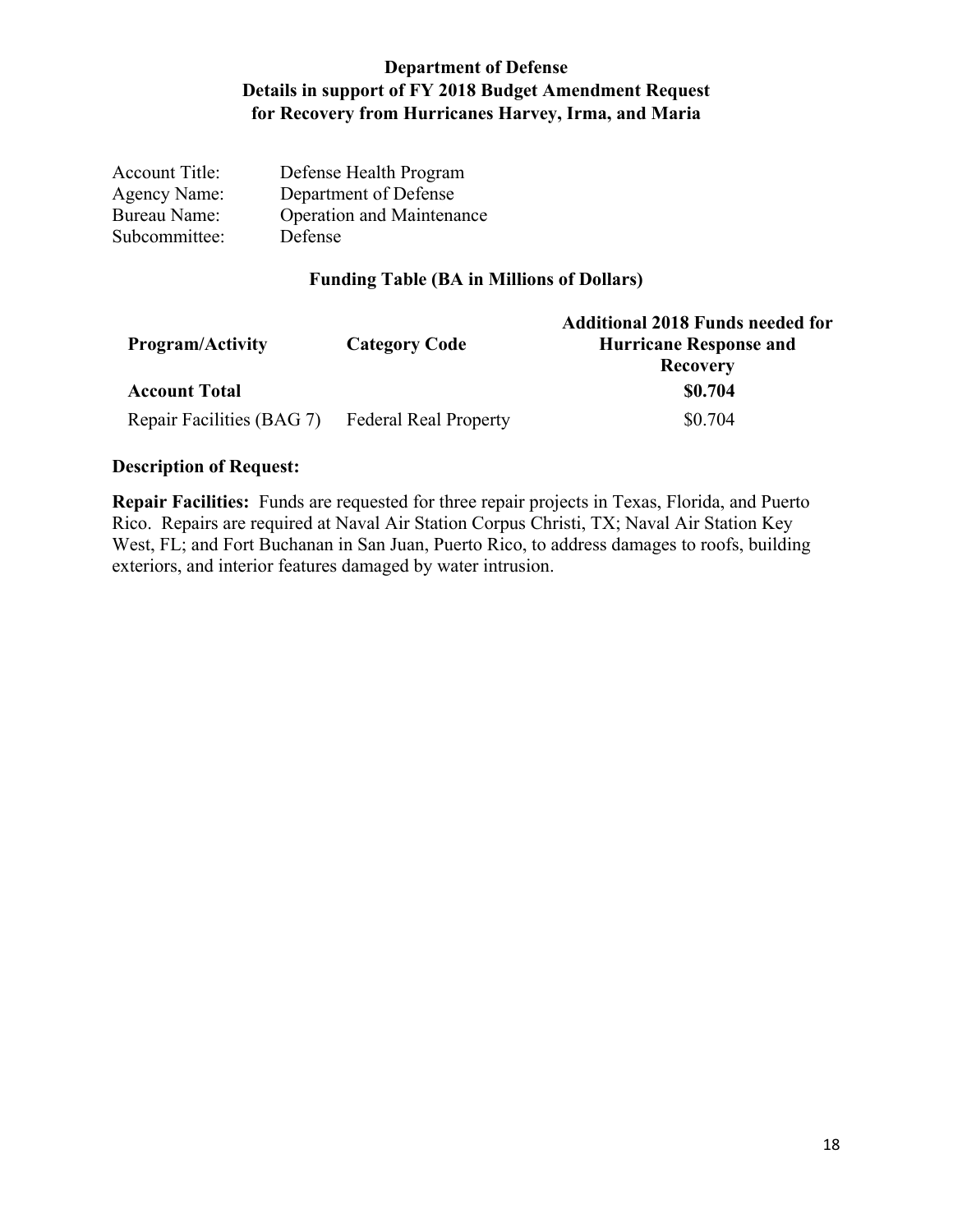## **PROCUREMENT**

| <b>Account Title:</b> | Other Procurement, Navy |
|-----------------------|-------------------------|
| <b>Agency Name:</b>   | Department of Defense   |
| <b>Bureau Name:</b>   | Procurement             |
| Subcommittee:         | Defense                 |

#### **Funding Table (BA in Millions of Dollars)**

| <b>Program/Activity</b>                                     | <b>Category Code</b> | <b>Additional 2018 Funds needed</b><br>for Hurricane Response and<br><b>Recovery</b> |
|-------------------------------------------------------------|----------------------|--------------------------------------------------------------------------------------|
| <b>Account Total</b>                                        |                      | \$25.750                                                                             |
| Submarine Broadcast<br>Support<br>Line 92; BLI 3107         | Equipment            | \$15.000                                                                             |
| <b>Command Support</b><br>Equipment<br>Line 146; BLI 8106   | Equipment            | \$7.650                                                                              |
| <b>Physical Security</b><br>Equipment<br>Line 154; BLI 8106 | Equipment            | \$3.1000                                                                             |

#### **Description of Request:**

**Replace Equipment:** Hurricane Harvey, Irma and Maria caused severe damage to many naval facilities, which will need to be repaired and replaced. As a direct result of that work to be done, those facilities will require funding to finance equipment to outfit support for the buildings receiving Facilities Sustainment, Restoration and Modernization (FSRM) and/or new construction (MILCON). Items needing purchase include: physical security equipment, industrial plant equipment, unit stock equipment, intrusion detection system, electronic security system, furnishings, and fixtures.

In addition to outfitting, major damage was done to the Submarine Broadcast Network in Aguada, Puerto Rico. The Tower Lighting Isolation Transformer (TLIT) and AN/FRT-95D solid-state transmitter along with the insulator associated with the unit will have to be replaced.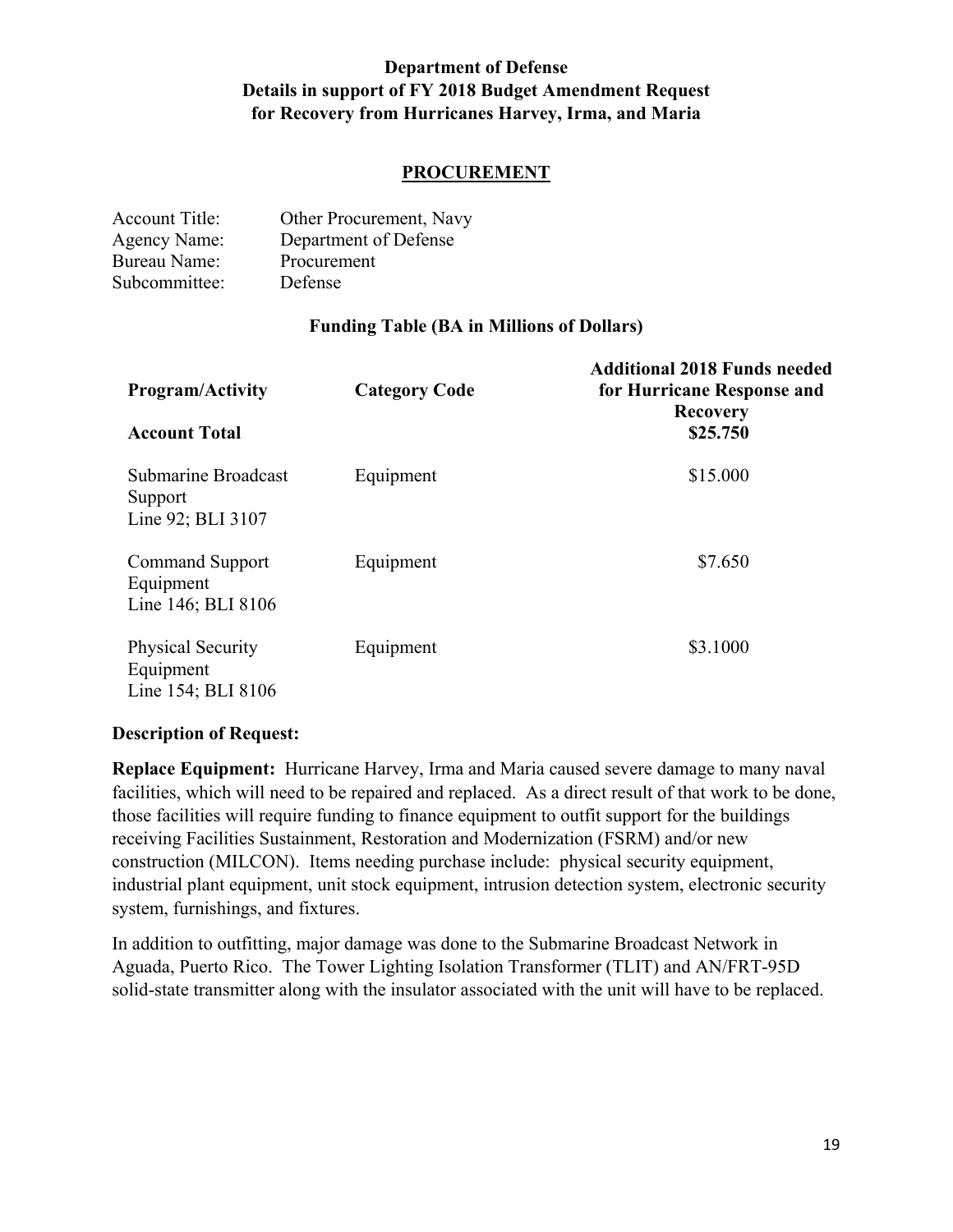## **MILITARY CONSTRUCTION**

| <b>Account Title:</b> | Military Construction, Navy  |
|-----------------------|------------------------------|
| <b>Agency Name:</b>   | Department of Defense        |
| Bureau Name:          | <b>Military Construction</b> |
| Subcommittee:         | Defense                      |

#### **Funding Table (BA in Millions of Dollars)**

| <b>Program/Activity</b>      | <b>Category Code</b>         | <b>Additional 2018 Funds needed for</b><br><b>Hurricane Response and</b><br><b>Recovery</b> |
|------------------------------|------------------------------|---------------------------------------------------------------------------------------------|
| <b>Account Total</b>         |                              | \$201.636                                                                                   |
| <b>Military Construction</b> | <b>Federal Real Property</b> | \$186.700                                                                                   |
| Planning and Design          | <b>Federal Real Property</b> | \$14.936                                                                                    |

#### **Description of Request:**

**Military Construction**: Provides \$58.0 million in funding for two heavily damaged facilities located at Naval Air Station (NAS) Corpus Christi, TX; and \$128.7 million in funding for three heavily damaged facilities at NAS Key West, FL. The recapitalization of these facilities is critical to ensure force readiness, health and safety. These facilities are necessary to support operations and flight training, storage of hazardous waste, protection of aircraft, fire protection, and lodging. See Appendix B for further details.

**Planning and Design**: Funds are also required to perform design and engineering services as well as construction agent oversight in preparation for construction contract award.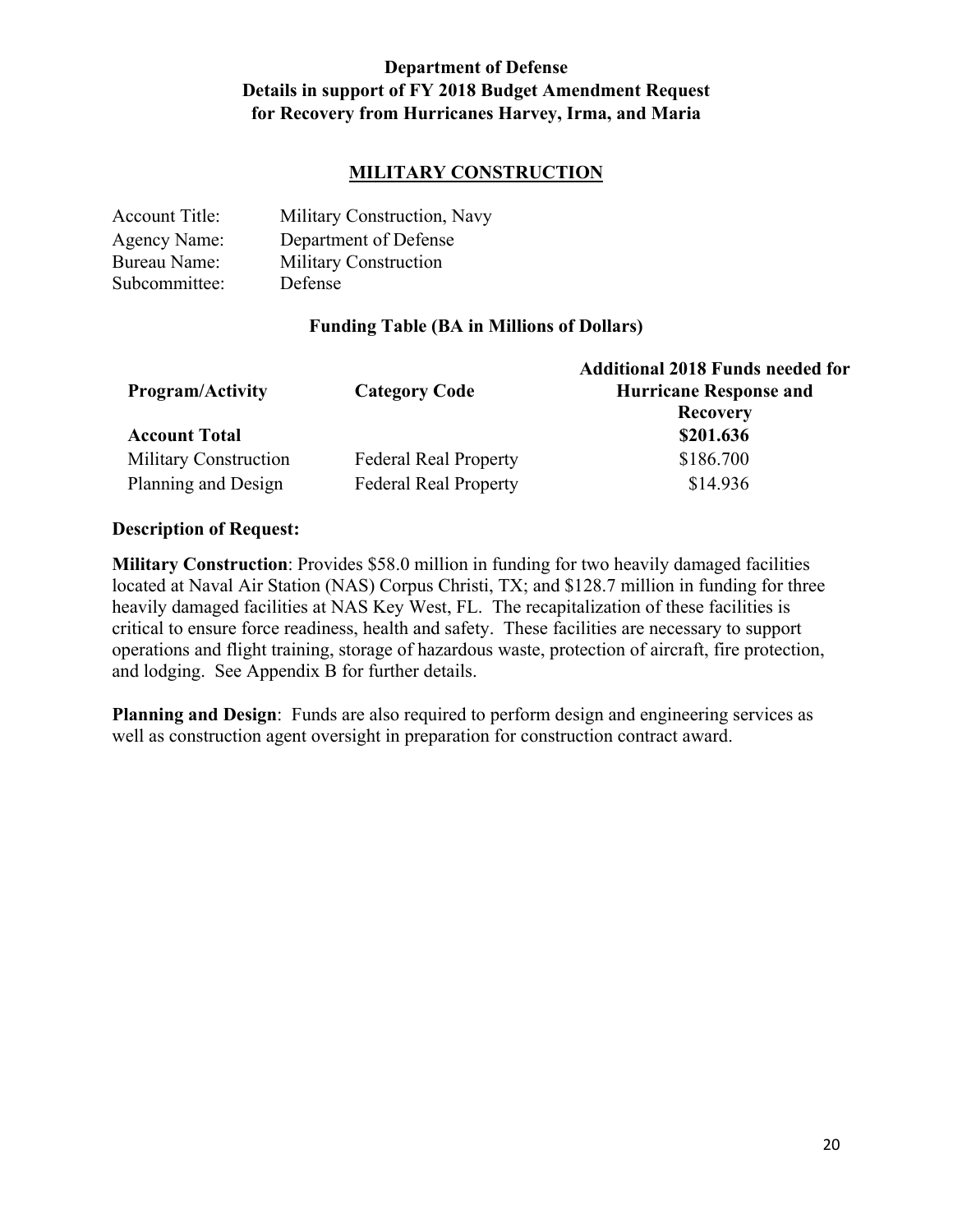| <b>Account Title:</b> | Military Construction, Army National Guard |
|-----------------------|--------------------------------------------|
| Agency Name:          | Department of Defense                      |
| Bureau Name:          | <b>Military Construction</b>               |
| Subcommittee:         | Defense                                    |

#### **Funding Table (BA in Millions of Dollars)**

| <b>Program/Activity</b>      | <b>Category Code</b>         | <b>Additional 2018 Funds needed</b><br>for Hurricane Response and<br><b>Recovery</b> |
|------------------------------|------------------------------|--------------------------------------------------------------------------------------|
| <b>Account Total</b>         |                              | \$519.345                                                                            |
| <b>Military Construction</b> | <b>Federal Real Property</b> | \$480.875                                                                            |
| Planning and Design          | <b>Federal Real Property</b> | \$38.470                                                                             |

#### **Description of Request:**

**Military Construction**: Provides \$458.1 million in funding for ten heavily damaged facilities in Puerto Rico (Camp Santiago, Army Aviation Support Facility San Juan, and Army National Guard Armories Arroyo and Gurabo) and \$22.8 million in funding for two heavily damaged facilities in the U.S. Virgin Islands (Estates Bethlehem and Nazareth). The recapitalization of these facilities is critical to ensure force readiness, health and safety. These facilities are necessary to support aviation and vehicle maintenance, base and combat operations, utilities, and housing for assigned personnel. See Appendix B for further details.

**Planning and Design**: Funds are also required to perform design and engineering services as well as construction agent oversight in preparation for construction contract award.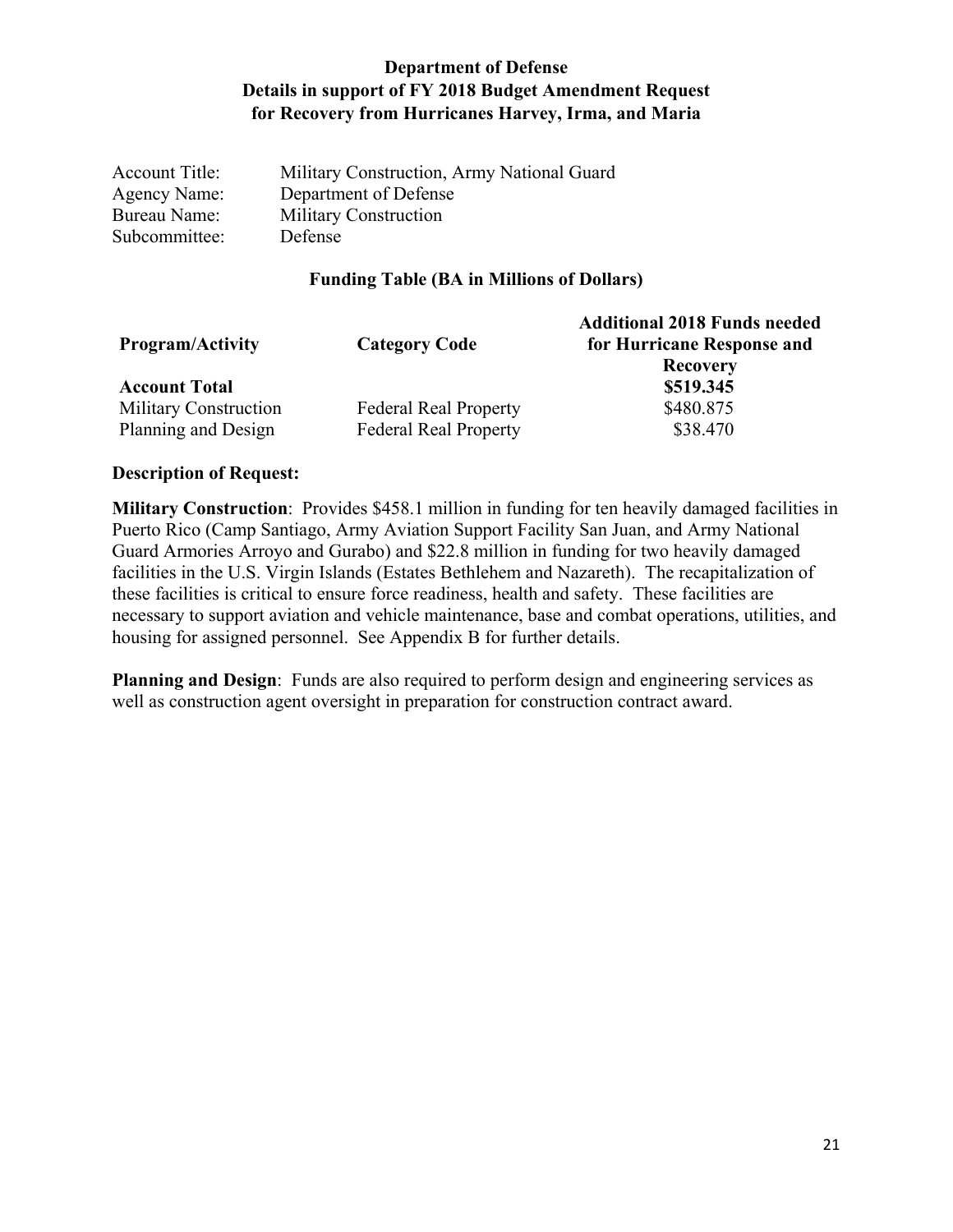## **WORKING CAPITAL FUND**

| <b>Account Title:</b> | Working Capital Fund, Navy  |
|-----------------------|-----------------------------|
| <b>Agency Name:</b>   | Department of Defense       |
| Bureau Name:          | <b>Working Capital Fund</b> |
| Subcommittee:         | Defense                     |

#### **Funding Table (BA in Millions of Dollars)**

| <b>Program/Activity</b>  | <b>Category Code</b>         | <b>Additional 2018 Funds needed</b><br>for Hurricane Response and<br><b>Recovery</b> |
|--------------------------|------------------------------|--------------------------------------------------------------------------------------|
| <b>Account Total</b>     |                              | \$9.486                                                                              |
| <b>Repair Facilities</b> | <b>Federal Real Property</b> | \$9.486                                                                              |

#### **Description of Request:**

**Repair Facilities:** A waste water treatment facility in Naval Air Station (NAS) Corpus Christi, TX, was severely damaged from Hurricane Harvey. Repairs needed total \$0.3 million and include: roofing; windows; Heating, Ventilation, Air Conditioning (HVAC) system; plumbing; electrical and conveyance; mold remediation and restoration of interior finishes degraded by water damage.

Facilities at NAS Key West, FL; Submarine Base Kings Bay, GA; and NAS Jacksonville, FL, also sustained damage from Hurricane Irma. Repairs needed total \$9.2 million and include: roofing, siding, electrical systems, HVAC systems, and interior damage due to winds, water intrusion, and storm surge.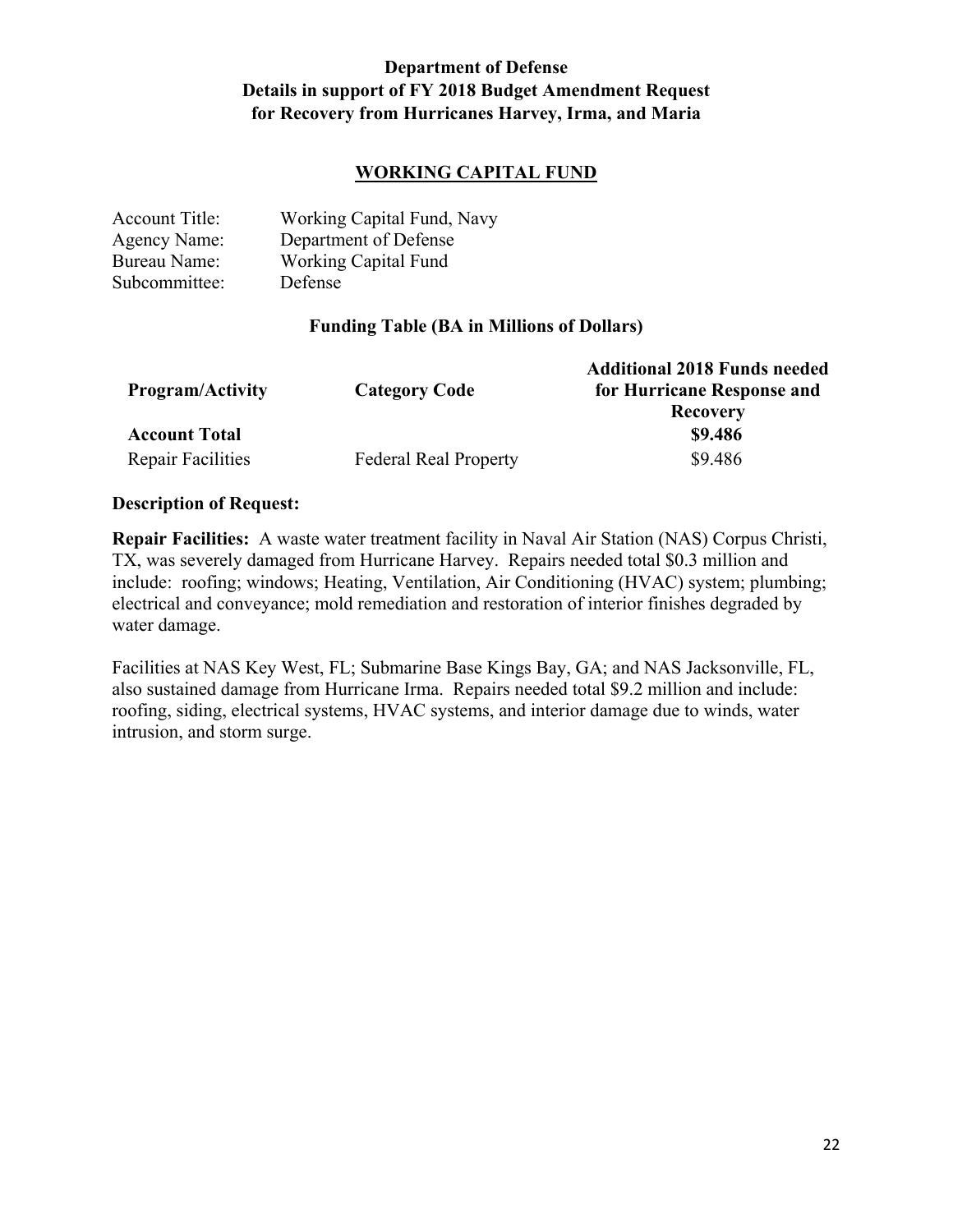| Appropriation                                | <b>State/Territory</b>                         | Location                                | Number of<br>Projects | <b>Cost Estimate</b><br>(\$ Thousands) |
|----------------------------------------------|------------------------------------------------|-----------------------------------------|-----------------------|----------------------------------------|
| O&M, Army                                    | Georgia                                        | Fort Benning                            | 2                     | 110                                    |
|                                              | <b>Georgia Total</b>                           |                                         | $\overline{2}$        | 110                                    |
|                                              | <b>Texas</b>                                   | Corpus Christi                          | $\mathbf{1}$          | 20,000                                 |
|                                              | <b>Texas Total</b>                             |                                         | 1                     | 20,000                                 |
| O&M, Army Total                              |                                                |                                         | 3                     | 20,110                                 |
| O&M, Navy                                    | Georgia                                        | St. Marys                               | 124                   | 55,316                                 |
|                                              | <b>Georgia Total</b>                           |                                         | 124                   | 55,316                                 |
|                                              | Florida                                        | Cape Canaveral                          | 54                    | 5,193                                  |
|                                              |                                                | Jacksonville                            | 161                   | 49,016                                 |
|                                              |                                                | Key West                                | 137                   | 59,554                                 |
|                                              | <b>Florida Total</b>                           |                                         | 352                   | 113,764                                |
|                                              | <b>Texas</b>                                   | Corpus Christi                          | 75                    | 41,122                                 |
|                                              |                                                | Kingsville                              | 9                     | 510                                    |
|                                              | <b>Texas Total</b>                             |                                         | 84                    | 41,632                                 |
|                                              | <b>Puerto Rico</b>                             | Aguada                                  | 14                    | 5,552                                  |
|                                              |                                                | Juana Diaz                              | 3                     | 23                                     |
|                                              |                                                | Vieques                                 | 11                    | 1,705                                  |
|                                              | <b>Puerto Rico Total</b>                       |                                         | 28                    | 7,279                                  |
|                                              | <b>Various</b>                                 | Various - Facility<br>Planning & Design | 1                     | 26,320                                 |
|                                              | <b>Various Total</b>                           |                                         | 1                     | 26,320                                 |
| O&M, Navy Total                              |                                                |                                         | 589                   | 244,310                                |
| <b>O&amp;M, Marine Corps</b>                 | Florida                                        | Jacksonville                            | 6                     | 14,762                                 |
|                                              | <b>Florida Total</b>                           |                                         | 6                     | 14,762                                 |
|                                              | <b>South Carolina</b>                          | Beaufort                                | 3                     | 320                                    |
|                                              |                                                | Parris Island                           | $\overline{2}$        | 2,838                                  |
|                                              | <b>South Carolina</b><br><b>Total</b>          |                                         | 5                     | 3,158                                  |
| <b>O&amp;M, Marine Corps</b><br><b>Total</b> |                                                |                                         | 11                    | 17,920                                 |
|                                              |                                                |                                         |                       |                                        |
| O&M, Air Force                               | Florida                                        | Avon Park                               | 38                    | 2,792                                  |
|                                              |                                                | MacDill AFB                             | 60                    | 7,542                                  |
|                                              |                                                | Patrick AFB                             | $\mathbf{1}$          | 10,000                                 |
|                                              | <b>Florida Total</b>                           |                                         | 99                    | 20,334                                 |
|                                              | <b>Texas</b>                                   | San Antonio                             | 16                    | 112                                    |
|                                              | <b>Texas Total</b>                             |                                         | 16                    | 112                                    |
|                                              | <b>South Carolina</b><br><b>South Carolina</b> | Charleston                              | $\overline{c}$        | 470                                    |
|                                              | <b>Total</b>                                   |                                         | $\boldsymbol{2}$      | 470                                    |
| <b>O&amp;M, Air Force Total</b>              |                                                |                                         | 117                   | 20,916                                 |
| <b>O&amp;M DW (DoDEA)</b>                    | <b>Puerto Rico</b>                             | Borinquen                               | 3                     | 500                                    |
|                                              |                                                | San Juan                                | 4                     | 1,200                                  |
|                                              | <b>Puerto Rico Total</b>                       |                                         | 7                     | 1,700                                  |
| <b>O&amp;M DW (DoDEA) Total</b>              |                                                |                                         | 7                     | 1,700                                  |

## **Appendix A – Repair Projects by City/Installation**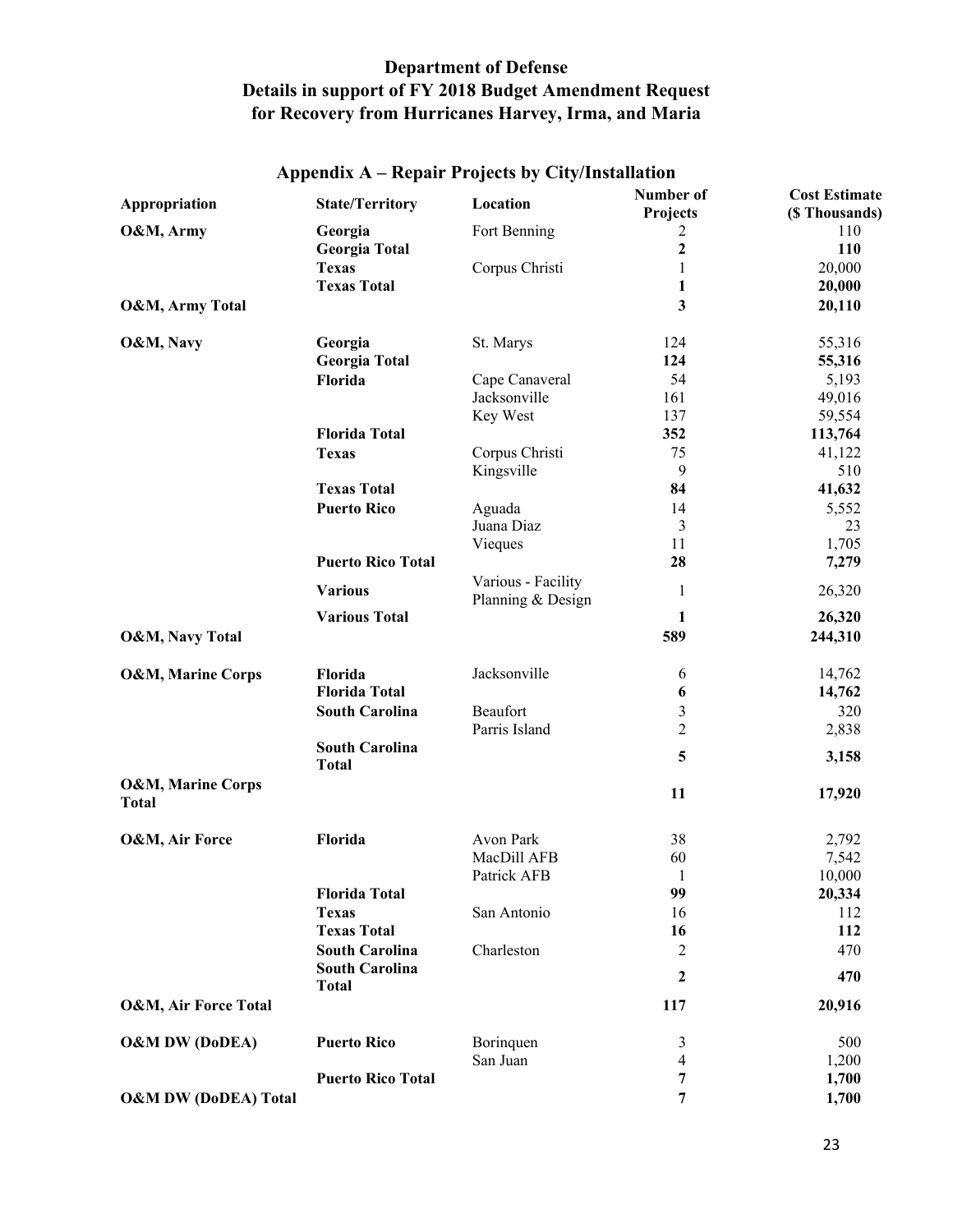| Appropriation                                      | <b>State/Territory</b>   | Location               | Number of<br>Projects        | <b>Cost Estimate</b><br>(\$ Thousands) |
|----------------------------------------------------|--------------------------|------------------------|------------------------------|----------------------------------------|
| O&M, DW (Civil Military<br>Programs)               | <b>Texas</b>             | <b>Ellington Field</b> | $\mathbf{1}$                 | 100                                    |
|                                                    | <b>Texas Total</b>       |                        | 1                            | 100                                    |
|                                                    | <b>Puerto Rico</b>       | Carolina               | 1                            | 200                                    |
|                                                    |                          | Juana Díaz             | $\mathbf{1}$                 | 650                                    |
|                                                    | <b>Puerto Rico Total</b> |                        | $\mathbf{2}$                 | 850                                    |
| O&M, DW (Civil Military<br><b>Programs</b> ) Total |                          |                        | 3                            | 950                                    |
| <b>O&amp;M, Army Reserve</b>                       | <b>Puerto Rico</b>       | Puerto Rico            | $\mathbf{1}$                 | 4,000                                  |
|                                                    |                          | San Juan               | $\mathbf{1}$                 | 8,500                                  |
|                                                    | <b>Puerto Rico Total</b> |                        | $\mathbf{2}$                 | 12,500                                 |
| O&M, Army Reserve<br><b>Total</b>                  |                          |                        | 2                            | 12,500                                 |
| <b>O&amp;M, Navy Reserve</b>                       | Florida                  | West Palm Beach        | 2                            | 1,805                                  |
|                                                    | <b>Florida Total</b>     |                        | $\boldsymbol{2}$             | 1,805                                  |
|                                                    | <b>Puerto Rico</b>       | San Juan               | 9                            | 1,117                                  |
|                                                    | <b>Puerto Rico Total</b> |                        | 9                            | 1,117                                  |
| <b>O&amp;M, Navy Reserve Total</b>                 |                          |                        | 11                           | 2,922                                  |
| O&M, Air Force Reserve                             | Florida                  | Homestead              | 12                           | 5,770                                  |
|                                                    | <b>Florida Total</b>     |                        | 12                           | 5,770                                  |
| O&M, Air Force Reserve<br><b>Total</b>             |                          |                        | 12                           | 5,770                                  |
| O&M, Army National<br>Guard                        | Florida                  | Avon Park              | 1                            | 315                                    |
|                                                    |                          | Brooksville            | 2                            | 63                                     |
|                                                    |                          | Deland                 | $\mathbf{1}$                 | 105                                    |
|                                                    |                          | Ft. Lauderdale         | 1                            | 210                                    |
|                                                    |                          | Haines City            | $\overline{c}$               | 578                                    |
|                                                    |                          | Jacksonville           | $\mathbf{1}$                 | 21                                     |
|                                                    |                          | Live Oak               | 1                            | 53                                     |
|                                                    |                          | MacDill AFB            | 1                            | 21<br>21                               |
|                                                    |                          | Miami<br>Miramar       | $\mathbf{1}$<br>$\mathbf{1}$ | 53                                     |
|                                                    |                          | Ocala                  | 1                            | 105                                    |
|                                                    |                          | Orlando                | 1                            | 53                                     |
|                                                    |                          | Palatka                |                              | 53                                     |
|                                                    |                          | Plant City             |                              | 21                                     |
|                                                    |                          | Sanford                |                              | 53                                     |
|                                                    |                          | St. Petersburg         | 1                            | 53                                     |
|                                                    |                          | <b>Starke</b>          | 3                            | 3,386                                  |
|                                                    |                          | Wauchula               | 1                            | 105                                    |
|                                                    |                          | Winter Haven           | 1                            | 53                                     |
|                                                    | <b>Florida Total</b>     |                        | 23                           | 5,318                                  |
|                                                    | Louisiana                | Abbeville              | 1                            | 16                                     |
|                                                    |                          | Coushatta              | 1                            | 16                                     |
|                                                    |                          | Lake Charles           |                              | 184                                    |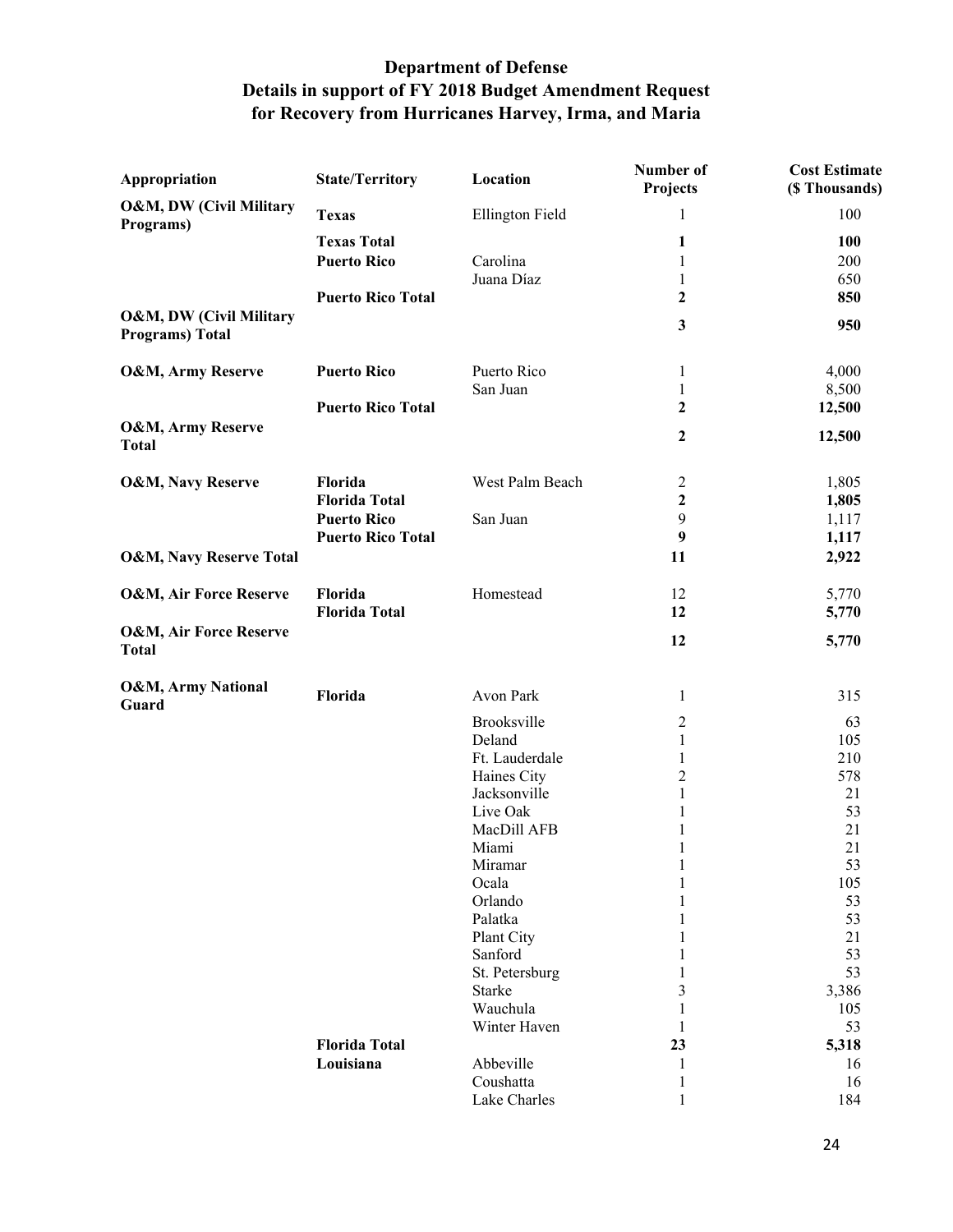| Appropriation                                       | <b>State/Territory</b>      | Location               | Number of<br>Projects   | <b>Cost Estimate</b><br>(\$ Thousands) |
|-----------------------------------------------------|-----------------------------|------------------------|-------------------------|----------------------------------------|
|                                                     |                             | Natchitoches           |                         | 5                                      |
| O&M, Army National<br>Guard                         | Louisiana Total             |                        | $\overline{\mathbf{4}}$ | 221                                    |
|                                                     | <b>Texas</b>                | Angelton               | $\overline{c}$          | 211                                    |
|                                                     |                             | Austin                 | $\mathbf{1}$            | 126                                    |
|                                                     |                             | Camp Swift             | 1                       | 158                                    |
|                                                     |                             | Corpus Christi         | 1                       | 368                                    |
|                                                     |                             | El Campo               | 1                       | 200                                    |
|                                                     |                             | <b>Ellington Field</b> | 3                       | 846                                    |
|                                                     |                             | Houston                | 1                       | 3                                      |
|                                                     |                             | Huntsville             | 1                       | 5                                      |
|                                                     |                             | La Marque              | 1                       | 300                                    |
|                                                     |                             | La Porte               | 1                       | 100                                    |
|                                                     |                             | Martindale             | 1                       | 300                                    |
|                                                     |                             | Rosenberg              | 1                       | 100                                    |
|                                                     |                             | San Antonio            | 1                       | 300                                    |
|                                                     |                             | Seguin                 | 1                       | 368                                    |
|                                                     |                             | Victoria               | 1                       | 100                                    |
|                                                     | <b>Texas Total</b>          |                        | 18                      | 3,482                                  |
|                                                     | <b>Puerto Rico</b>          | Aguadilla              | $\overline{2}$          | 227                                    |
|                                                     |                             | Arecibo                | $\mathbf{1}$            | 113                                    |
|                                                     |                             | Arecibo                | $\mathbf{1}$            | 113                                    |
|                                                     |                             | Cabo Rojo              | $\mathbf{1}$            | 170                                    |
|                                                     |                             | Coamo                  | 1                       | 113                                    |
|                                                     |                             | Guayama                | $\mathbf{1}$            | 113                                    |
|                                                     |                             | Guaynabo               | 5                       | 2,920                                  |
|                                                     |                             | Humacao                | 1                       | 4,531                                  |
|                                                     |                             | Mayaguez               | 1                       | 170                                    |
|                                                     |                             | Peñuelas               | $\mathbf{1}$            | 170                                    |
|                                                     |                             | Ponce                  | $\overline{c}$          | 283                                    |
|                                                     |                             | Salinas<br>Salinas     | $\overline{c}$          | 3,398                                  |
|                                                     |                             |                        | 3                       | 8,381                                  |
|                                                     |                             | San Juan               | $\overline{\mathbf{4}}$ | 3,049                                  |
|                                                     |                             | San Juan               | $\mathbf{1}$            | 2,265<br>113                           |
|                                                     |                             | Toa Baja<br>Utuado     | 1<br>1                  | 113                                    |
|                                                     |                             |                        |                         | 113                                    |
|                                                     | <b>Puerto Rico Total</b>    | Vega Baja              | 30                      | 26,357                                 |
|                                                     |                             | Kingshill              | 8                       | 5,975                                  |
|                                                     | <b>Virgin Islands</b>       | St. Croix              |                         | 11,854                                 |
|                                                     |                             | St. Thomas             | 6<br>1                  | 2,265                                  |
|                                                     | <b>Virgin Islands Total</b> |                        | 15                      | 20,094                                 |
|                                                     |                             |                        |                         |                                        |
| <b>O&amp;M, Army National</b><br><b>Guard Total</b> |                             |                        | 90                      | 55,472                                 |
| <b>Defense Health Program</b>                       | Florida                     | Key West               | 1                       | 54                                     |
|                                                     | <b>Florida Total</b>        |                        | 1                       | 54                                     |
|                                                     | <b>Texas</b>                | Corpus Christi         | 1                       | 300                                    |
|                                                     | <b>Texas Total</b>          |                        | 1                       | 300                                    |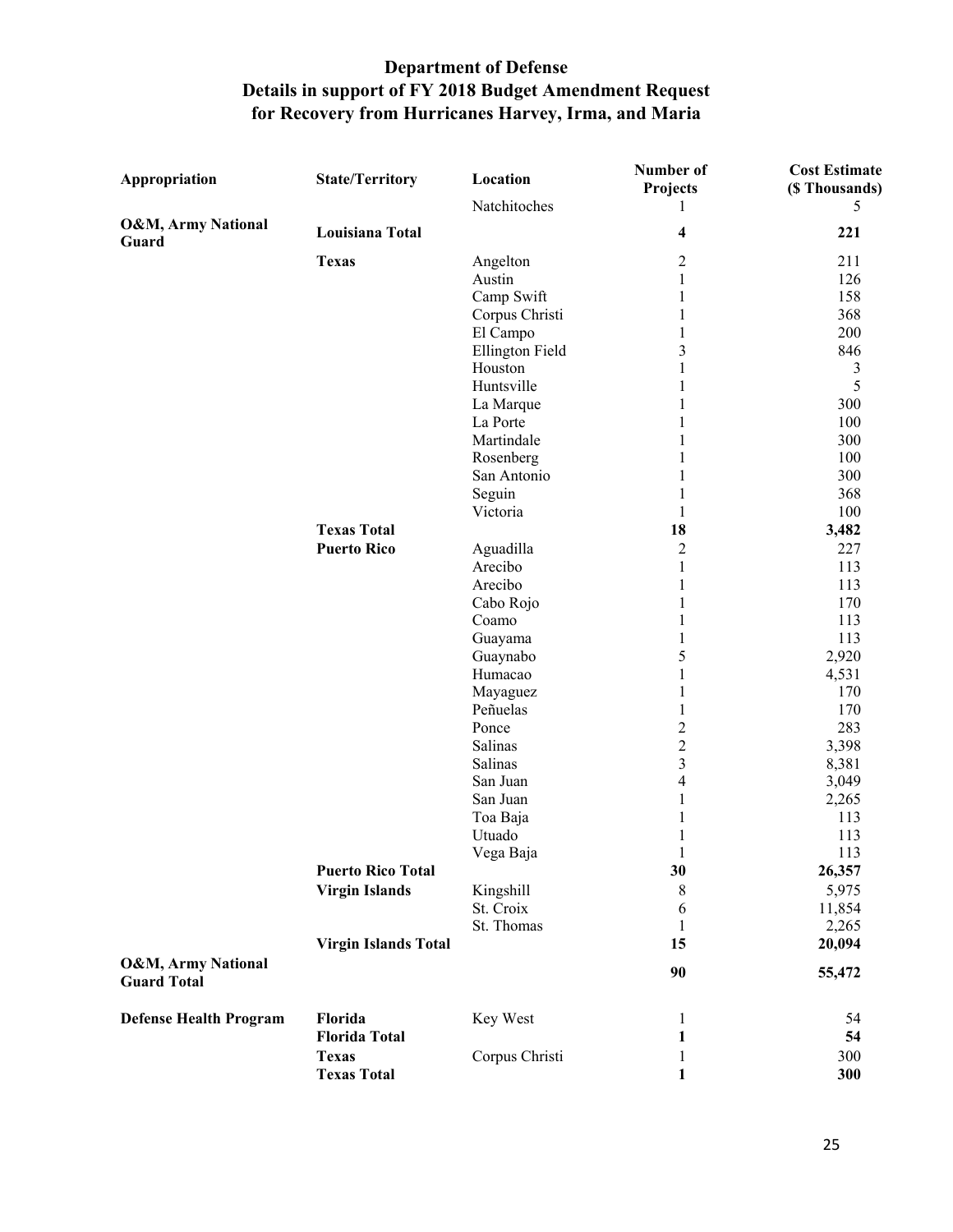| Appropriation                                     | <b>State/Territory</b>   | Location       | Number of<br><b>Projects</b> | <b>Cost Estimate</b><br>(\$ Thousands) |
|---------------------------------------------------|--------------------------|----------------|------------------------------|----------------------------------------|
| <b>Defense Health Program</b>                     | <b>Puerto Rico</b>       | San Juan       |                              | 350                                    |
|                                                   | <b>Puerto Rico Total</b> |                |                              | 350                                    |
| <b>Defense Health Program</b><br><b>Total</b>     |                          |                | 3                            | 704                                    |
| <b>Working Capital Fund,</b><br><b>Navy</b>       | <b>Florida</b>           | Jacksonville   | 2                            | 2,306                                  |
|                                                   |                          | Key West       | 5                            | 6,855                                  |
|                                                   | <b>Florida Total</b>     |                | 7                            | 9,161                                  |
|                                                   | <b>Texas</b>             | Corpus Christi |                              | 325                                    |
|                                                   | <b>Texas Total</b>       |                |                              | 325                                    |
| <b>Working Capital Fund,</b><br><b>Navy Total</b> |                          |                | 8                            | 9,486                                  |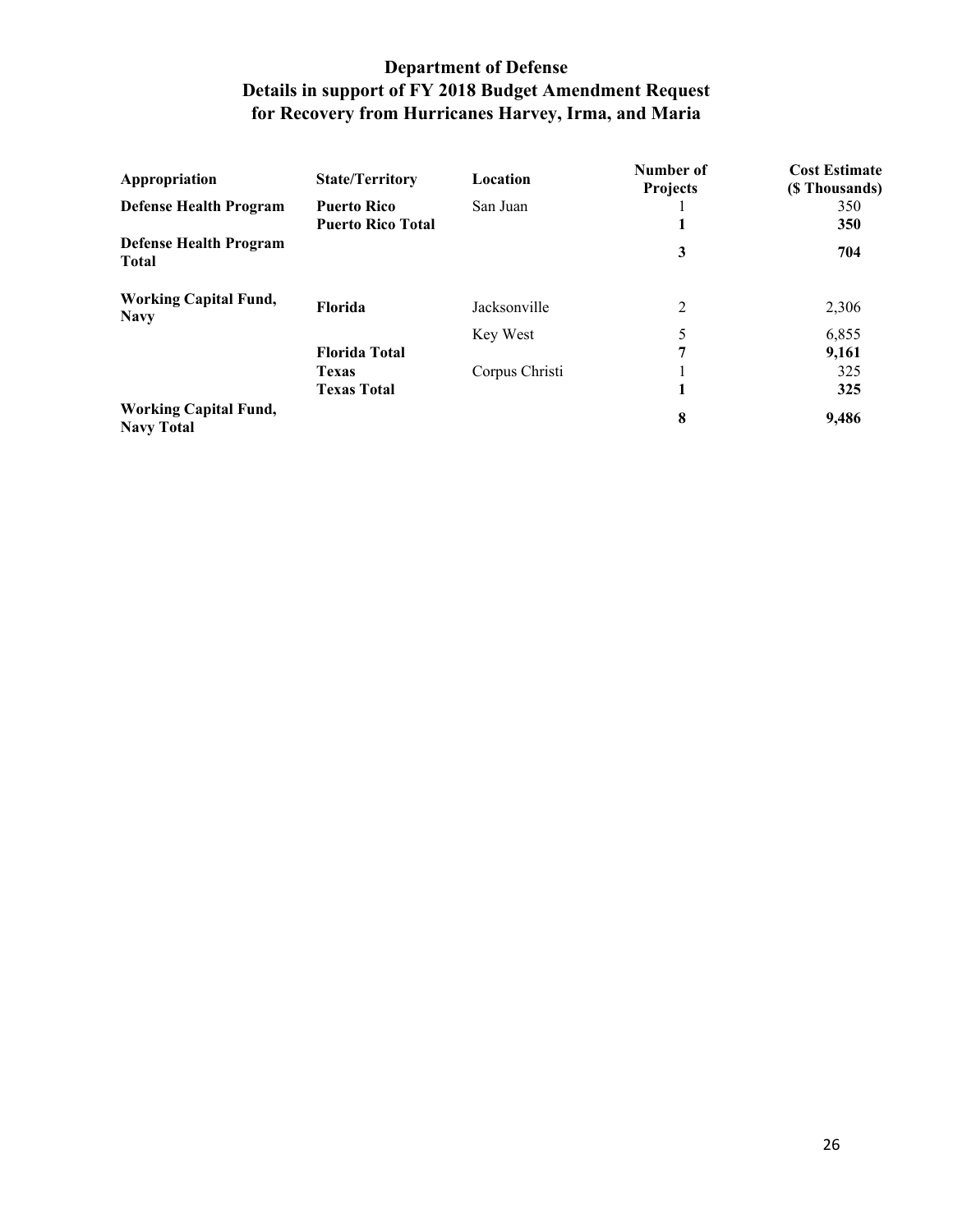## **Appendix B – Military Construction Project Detail (\$ in Millions)**

## **Military Construction, Navy 201.6**

Additional funding of \$201.6 million is required by the Navy for the planning, design and construction of facilities and infrastructure projects at Naval Air Station (NAS), Key West, Florida and NAS Corpus Christi, Texas. Severe winds and water intrusion have damaged these facilities beyond repair, and they are recommended for demolition and replacement.

#### *Naval Air Station, Key West, Florida*

## **Navy Gateway Inn & Suites (NGIS) Facility 68.2**

Funds are required to replace three existing lodging facilities (A-648, A-649, A-727) totaling 114,304 square feet (328 beds) that suffered significant damage during Hurricane Irma. Constructing a consolidated lodging facility will result in the ability to meet current lodging standards to support the installations mission.

The current NGIS facilities sustained substantial damage during Hurricane Irma to include damage to the roof, exterior walls, windows, and interior finishes. As a direct result of the storm damage, on top of years of under investment, the quality-of-life and morale of the sailors who stay at the NGIS under these conditions is substandard. Estimates to repair the existing facilities are in excess of \$20 million. Investment to repair the existing facilities, which have exceeded the initial life cycle timeline, is not economically prudent. Repairs would not result in facilities that would meet current mission needs and would continue to violate the air compatible use zones (AICUZ) criteria. The buildings sustained structural damages and significant water intrusion and rooms cannot be used to accommodate guests due to safety and health issues. Because of this, the installation is unable to meet the current demand for 1,200 beds to support squadrons and other commands.

| <b>Construction Award Date:</b> | 15 MAY 2019 |
|---------------------------------|-------------|
| <b>Construction Start Date:</b> | 14 MAY 2020 |
| <b>Construction End Date:</b>   | 14 MAY 2022 |

#### **Replace Aircraft Maintenance Hangar 52.0**

Funds are required to construct a new aircraft maintenance hangar to replace Hangar A-936, which sustained significant damage from Hurricane Irma. By constructing a new 110,140 square foot aircraft maintenance hangar, 7,285 square feet of administrative office and 960 square feet of storage facilities are demolished, with functions consolidated into a single facility. The total square foot reduction is 6,632 square feet.

The effects of Hurricane Irma exacerbated chronic material conditions with the facility. As a direct result of the storm damage, in addition to a lack of investment, the maintenance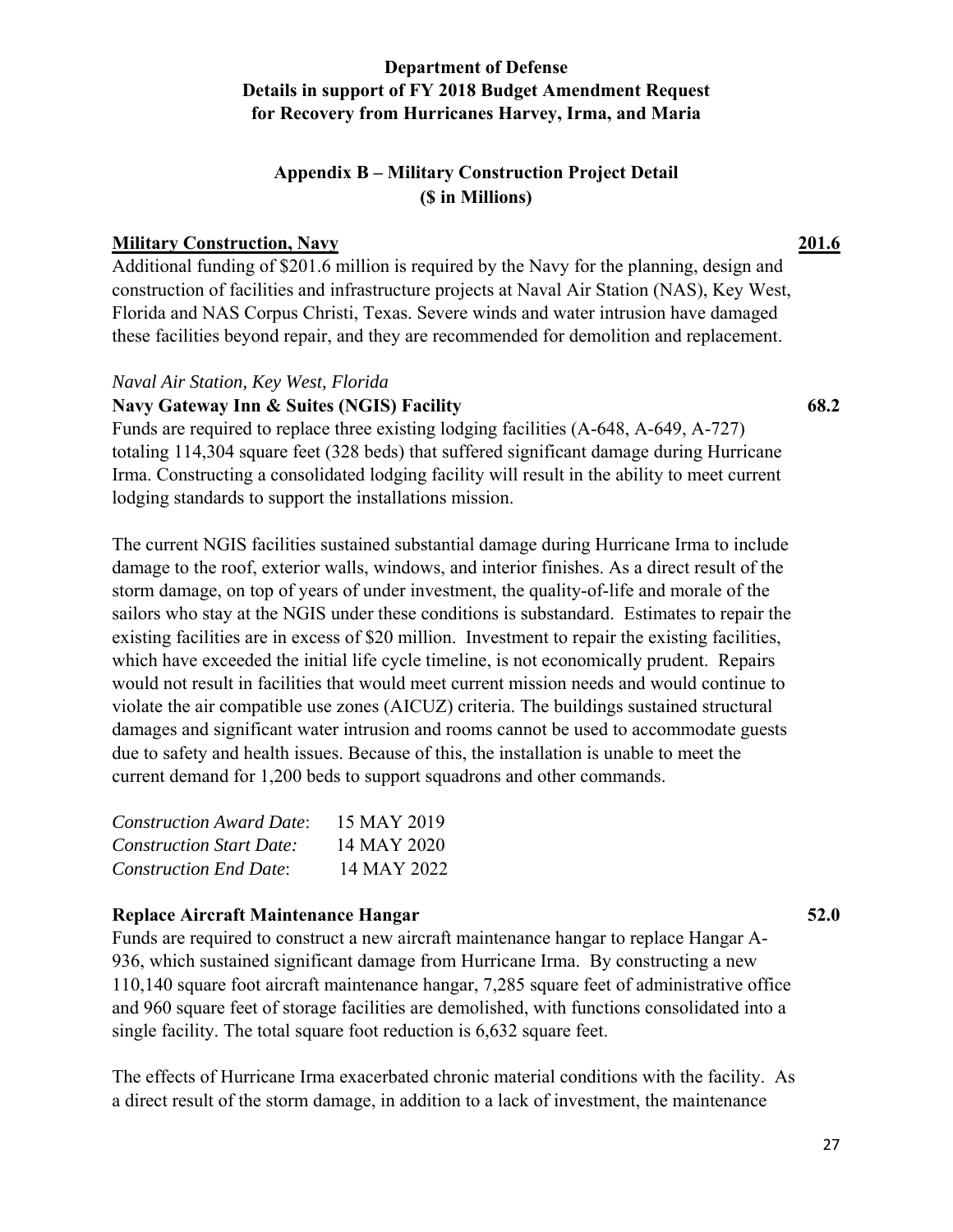mission throughput and quality is affected, which directly affect the readiness of assigned aircraft. The current aircraft maintenance hangar sustained substantial damage to include damage to the roof, exterior wall, windows, interior finishes, and cracking in structural support columns. Mold is present throughout the hangar facility. The replacement project will construct a more survivable operations facility to meet current design standards.

| <b>Construction Award Date:</b> | 15 MAY 2019 |
|---------------------------------|-------------|
| <b>Construction Start Date:</b> | 14 MAY 2020 |
| <b>Construction End Date:</b>   | 14 MAY 2022 |

## **Trumbo Point Annex Fire Station 8.5**

Funds are required to replace a fire station located in Building C-1, which was severely damaged by Hurricane Irma. The newly constructed fire station will be located in a facility designed to provide resiliency and adequate response to emergencies at Trumbo Point and Sigsbee Annex.

Hurricane Irma caused significant damage to facilities proposed for replacement/consolidation totaling \$11.8 million. As a direct result of the storm damage, the firefighting capacity and quality is significantly eroded, directly impacting all assigned personnel and facilities at Trumbo Point and Sigsbee Annex within Naval Air Station Key West, FL. The fire station spaces were completely destroyed and the fire company has taken refuge in a morale/welfare/recreation rental in the vicinity of the damaged station.

The existing fire/rescue station sustained significant damage including exterior closure damage, missing exterior wall panels, broken windows, roofing and gutter damage requiring replacement, interior office damage, inoperability of hangar bay door, and electrical damage to lighting systems. The existing fire station is located in a World War II sea plane hangar built in 1940 that primarily serves as storage; the facility is 77 years old and well past its service life requiring substantial repair to be fully utilized.

| <i>Construction Award Date:</i> | 28 APR 2019 |
|---------------------------------|-------------|
| <b>Construction Start Date:</b> | 25 JAN 2020 |
| <b>Construction End Date:</b>   | 24 JAN 2022 |

### *Naval Air Station, Corpus Christi, Texas*  **Consolidate Squadron Operations & Flight Training Building 53.0**

Funds are required to construct a new consolidated Squadron Operations, Academic and Applied Flight Instruction Facility to eliminate deficiencies created by damage from Hurricane Harvey, existing failed facility conditions, and a red capability gap in Chief of Naval Air Training (CNATRA)'s pilot training program. The new facility will consolidate primary and advanced aviator training functions and squadron operations, from multiple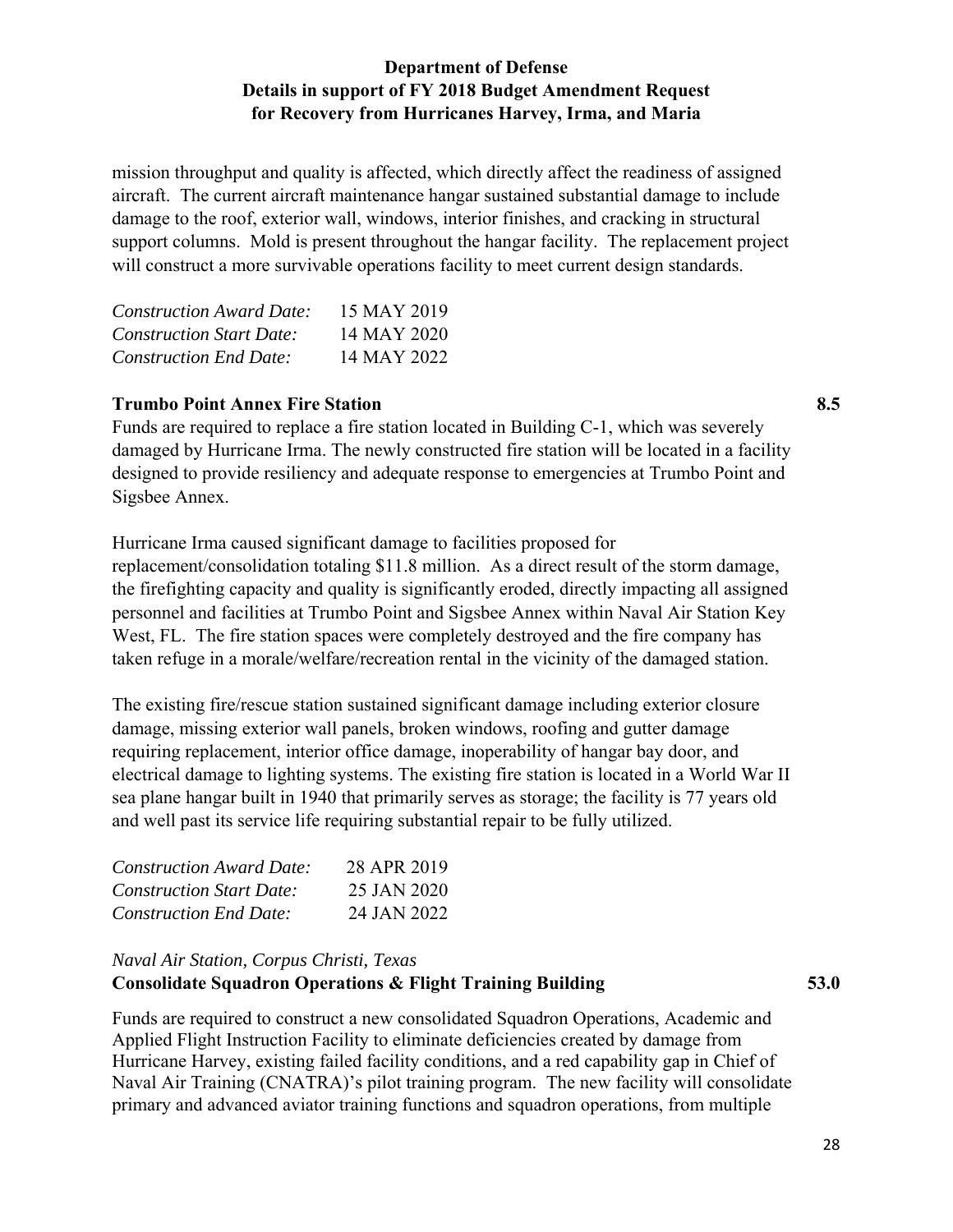buildings and hangar lean-to's, into a single facility adjacent to the airfield. The project will also reduce over 20% in building square footage by demolishing 75-year old substandard facilities.

The roofs on Buildings 89 and 1824 were blown off, allowing severe water intrusion and extensive interior damage. Building 89, built in the 1940s, was damaged to the extent that it is no longer habitable. Subsequent rain storms since Harvey have flooded the interior of the building and caused additional damage. Occupants from Training Air Wing 4, CNATRA, and the Flight Instructor Training Unit (FITU) have been relocated from Building 89 to other over-crowded facilities to enable mission support. As a direct result of the storm damage, training throughput and quality is affected, directly impacting the pipeline of T-6 aviation as well as the quality of life/morale of the displaced units. The project will remove aviator training from 75-year old facilities that are of no historic value, in failing condition, and full of asbestos and lead.

By consolidating the training squadrons, significant operational savings will be realized by reducing transit times between training rooms, briefing/de-briefing rooms, equipment issue, and the flight line. The project consolidates all instructors into the same building for further resource sharing and cost avoidance, and implements facility support requirements for the Joint Primary Training System (JPATS).

| <b>Construction Award Date:</b> | 30 NOV 2018 |
|---------------------------------|-------------|
| <b>Construction Start Date:</b> | 24 JAN 2020 |
| <b>Construction End Date:</b>   | 23 JAN 2022 |

## **Hazardous Waste Storage and Transfer Facility 5.0**

Funds are required to construct a new facility to replace Building 257, which was significantly damaged by Hurricane Harvey. The project will construct a new Hazardous Waste Storage & Transfer Facility, demolish Building 257 and upgrade the Hazardous Waste Management Building. It constructs a one-story structural steel frame building for storage and transfer of hazardous materials. Design elements and materials include, but are not limited to, a metal roof, segregated storage bays, concrete slab and berm, hook-ups for electrical, water, industrial wastewater floor drains, energy efficient lighting, emergency showers/eyewash station and a dry sprinkler system.

Building 257, the single long-term hazardous waste storage facility, experienced significant roof damage and water intrusion damage from Hurricane Harvey; directly impacting life safety, facility condition, and mission capability. As a direct result of the storm damage, in addition to a lack of investment, waste storage and transfer throughput on the installation is directly affected and the current situation compromises the health of the personnel performing this critical function. Corpus Christi Army Depot is the sole Army Depot level maintenance for all rotary aircraft, a working capital fund entity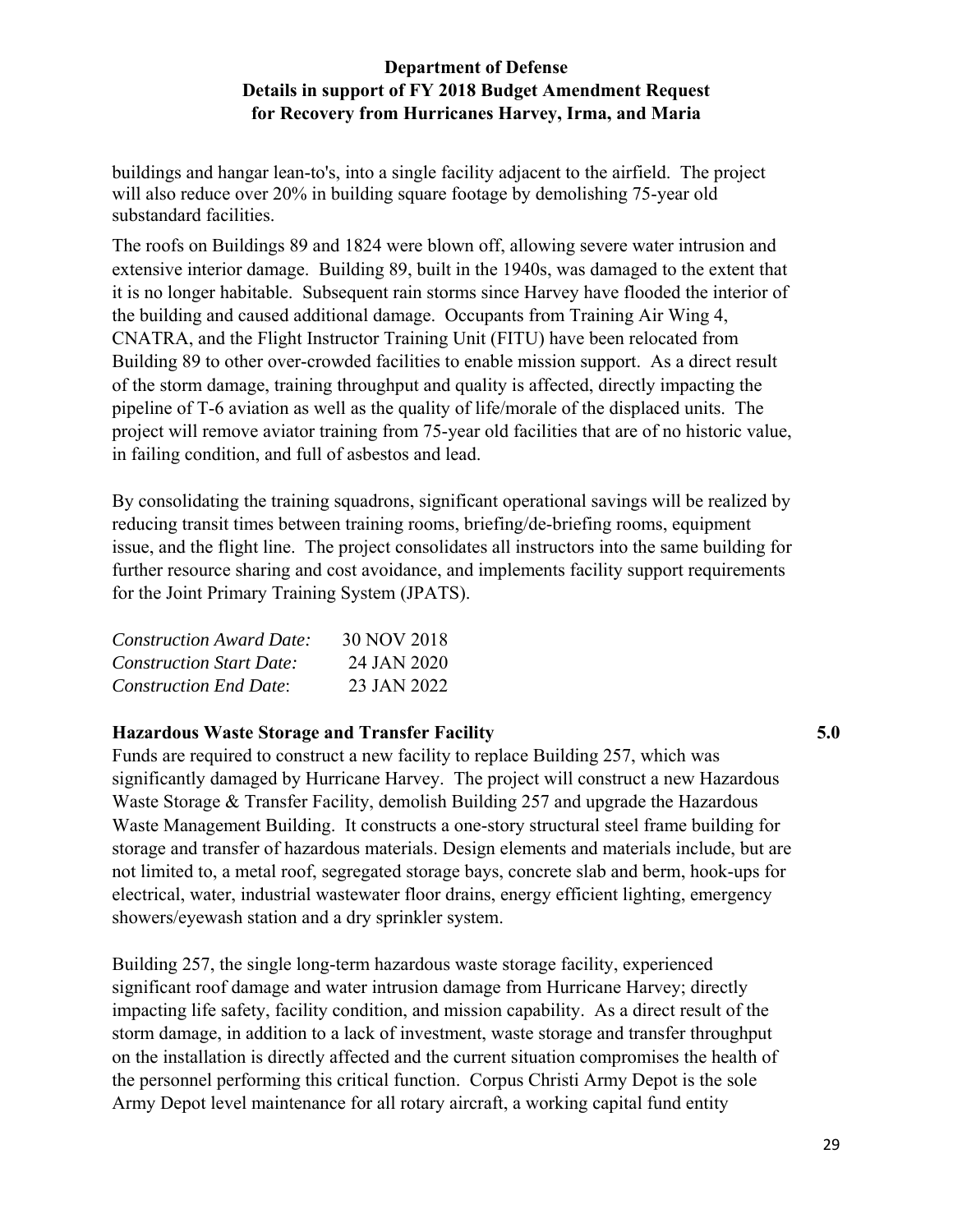operating in excess of \$2 billion annually with over 5,000 employees working in three shifts. Without a storm-protected long-term hazardous waste storage site, essential operations would incur increased costs in operating, packaging, certifying and disposing of waste, including an increase in installation manning for oversight. The existing facility poses a risk assessment code 3, moderate risk to life safety and health, with significant severity of hospitalized minor and/or irreversible illness. A more survivable facility constructed to current design standards is required. Replacing the existing building with a design for storm, flooding, and hurricane surge protection will ensure protection from contamination of ground, groundwater and Corpus Christi Bay (Gulf), while also permitting continued critical missions to operate 24/7 with maximum efficiency.

| <i>Construction Award Date:</i> | 30 NOV 2018 |
|---------------------------------|-------------|
| <b>Construction Start Date:</b> | 01 DEC 2019 |
| <b>Construction End Date:</b>   | 30 NOV 2020 |

## **Planning and Design (P&D) 14.9**

P&D for military construction projects identified in this request.

| <b>Total Navy</b> | 201.6 |
|-------------------|-------|
|                   |       |

#### **Military Construction, Army National Guard 519.3**

Additional funding of \$519.3 million is required by the Army National Guard for the planning, design and construction of facilities and infrastructure projects in Puerto Rico and the Virgin Islands. Severe winds and water intrusion have damaged these facilities beyond repair, and they are recommended for demolition and replacement.

#### *Arroyo, Puerto Rico*

#### **Readiness Center 31.9**

Funds are required to construct an Army National Guard (ARNG) Readiness Center capable of supporting personnel, equipment and training readiness of the units assigned. ARNG Readiness Center serves as mobilization platform during Federal and State activation of ARNG troops. The facility serves as a headquarters for organizations and provides support to the community. Functional areas included are assembly space, classrooms, distributive learning centers, locker rooms, physical fitness area, kitchen, weapons and protective masks storage, other storage.

The existing readiness center facility sustained significant damage that included near 100% damage to the roof and significant interior damage which compromised the buildings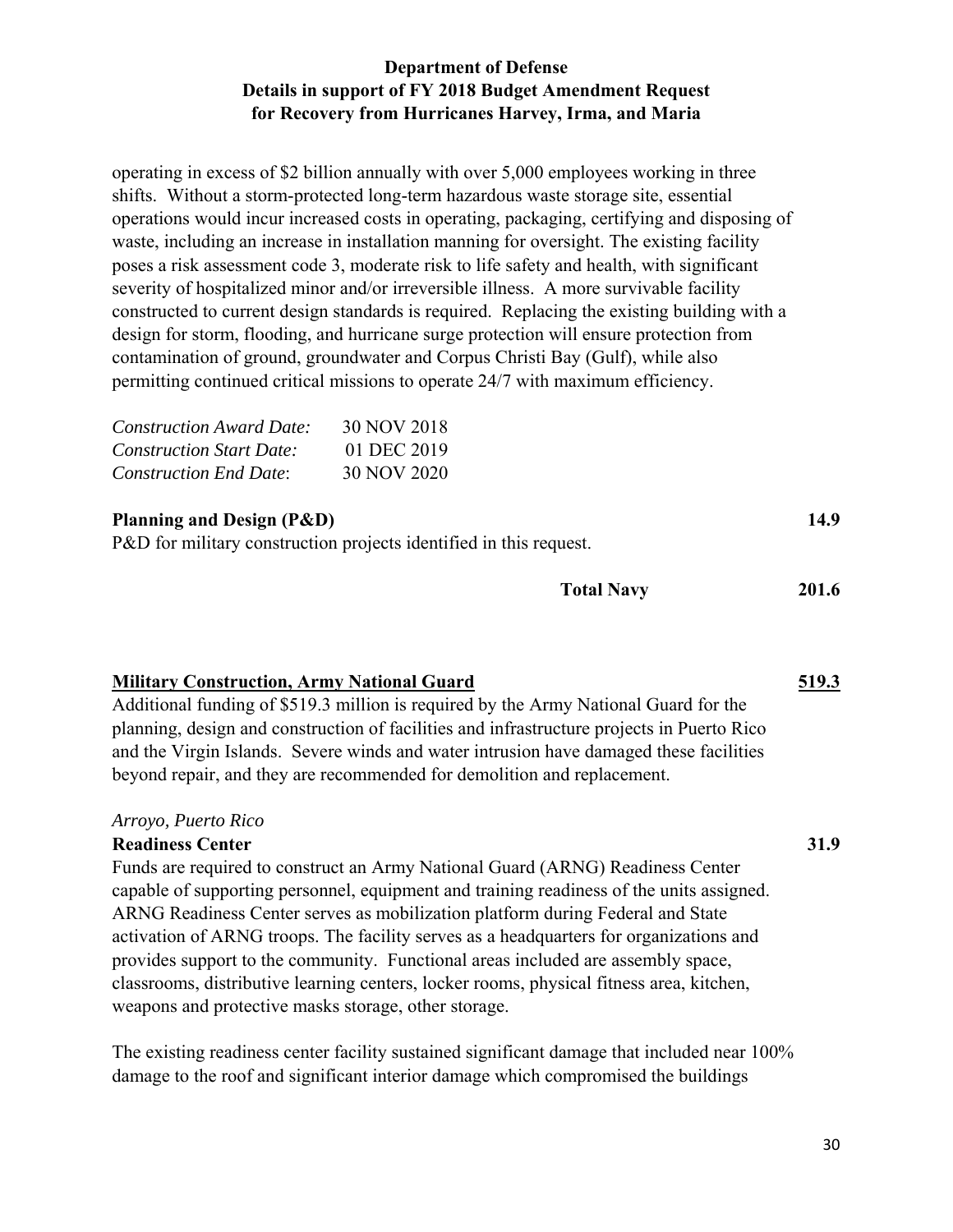electrical and mechanical systems. Damage estimates are estimated at 75% of the Plant Replacement Value; a complete rebuild is required.

| <b>Construction Award Date:</b> | July 2019      |
|---------------------------------|----------------|
| <b>Construction Start Date:</b> | September 2019 |
| <b>Construction End Date:</b>   | September 2021 |

# *Camp Santiago, Salinas, Puerto Rico*

#### **Consolidated Dining Facilities 23.4**

Funds are required to construct consolidated dining facilities at the training site into two service facilities with a total capacity of 400 personnel. This project replaces seven heavily damage facilities that are inadequate and do not meet current standards. Damage to these facilities exceed the plant replacement value.

| <b>Construction Award Date:</b> | December 2018 |
|---------------------------------|---------------|
| <b>Construction Start Date:</b> | February 2019 |
| <b>Construction End Date:</b>   | February 2020 |

#### **Consolidated Headquarters Facility 56.3**

Funds are required to construct a Camp Santiago Training Site Headquarters facility which will support individual and collective training as well as administrative, automation and communications, and logistical requirements for the Army National Guard (ARNG). Camp Santiago stationed training support units are housed in inadequate facilities that sustained heavy damage. These facilities need to be consolidated into a training site headquarters facility hardened and capable of managing on site operations and training, as well as serve as a base to organize and deploy forces for future emergencies.

| <b>Construction Award Date:</b> | <b>July 2019</b> |
|---------------------------------|------------------|
| <b>Construction Start Date:</b> | September 2019   |
| <b>Construction End Date:</b>   | September 2021   |

## **Electric & Communication Replacement & Hardening 31.9**

Funds are required to replace electrical and communication infrastructure for the Camp Santiago Training Site. This project relocates existing damaged overhead utility lines underground where they will be protected from wind damage. It hardens electrical switch facilities and consolidate installation power to one central point allowing supply from the public utility or central backup generator. The emergency power supply includes engine generators and switchgear with automatic start and switchover to standby generator upon failure of the normal power source.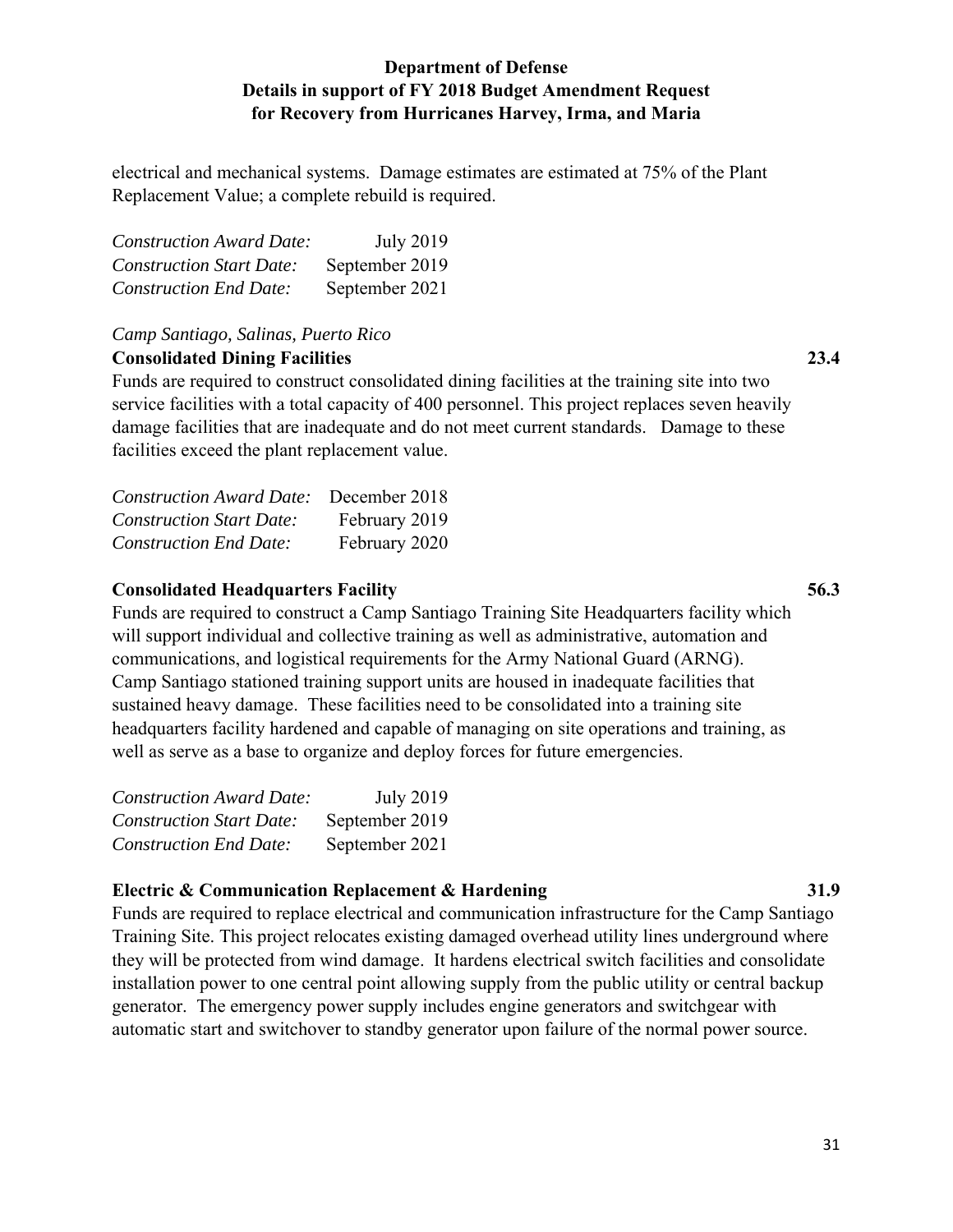The existing electrical distribution system is heavily damaged. Damages to power distribution are greater than 50% of the plant replacement value.

| <b>Construction Award Date:</b> | April 2018   |
|---------------------------------|--------------|
| <b>Construction Start Date:</b> | June 2018    |
| <b>Construction End Date:</b>   | January 2019 |

#### **Facility Engineer Maintenance Shop 10.0 10.0**

Funds are required to construct a Department of Public Works (DPW) Facility to support administrative functions, shops, and material warehousing since the existing facility was heavily damaged. Damages exceed the plant replacement value. DPW lacks adequate facilities to support required shops and warehousing for the Camp Santiago training site.

| <b>Construction Award Date:</b> December 2018 |               |
|-----------------------------------------------|---------------|
| <b>Construction Start Date:</b>               | February 2019 |
| <b>Construction End Date:</b>                 | February 2020 |

#### **Maneuver Area Training Equipment Site (MATES) 53.1**

Funds are required to construct a facility which supports all levels of maintenance for a centralized equipment training set for the National Guard. Supporting facilities include equipment storage, staging, wash, and inspection facilities for maintenance, issue, and turn in of equipment.

Nearly all of the MATES facility roofs are compromised; 39 of the 42 bays had severe damage. Damage estimates exceed the plant replacement value. The shops were compromised and sustained substantial water damage, as well as structural damage due to the compromised roof and doors. The current facility is functionally obsolete and does not adequately support mission requirement. New construction is required to correct functional and life safety deficiencies.

| <b>Construction Award Date:</b> December 2018 |               |
|-----------------------------------------------|---------------|
| <b>Construction Start Date:</b>               | February 2018 |
| <b>Construction End Date:</b>                 | August 2019   |

#### **Operations, Administrative, and Supply Facilities 42.5**

Funds are required to construct replacement facilities for three battalion and six company headquarters facilities. The project includes associated administrative, supply and training spaces. This project replaces heavily damage facilities that are inadequate and do not meet current standards. Damage to these facilities exceed the plant replacement value.

32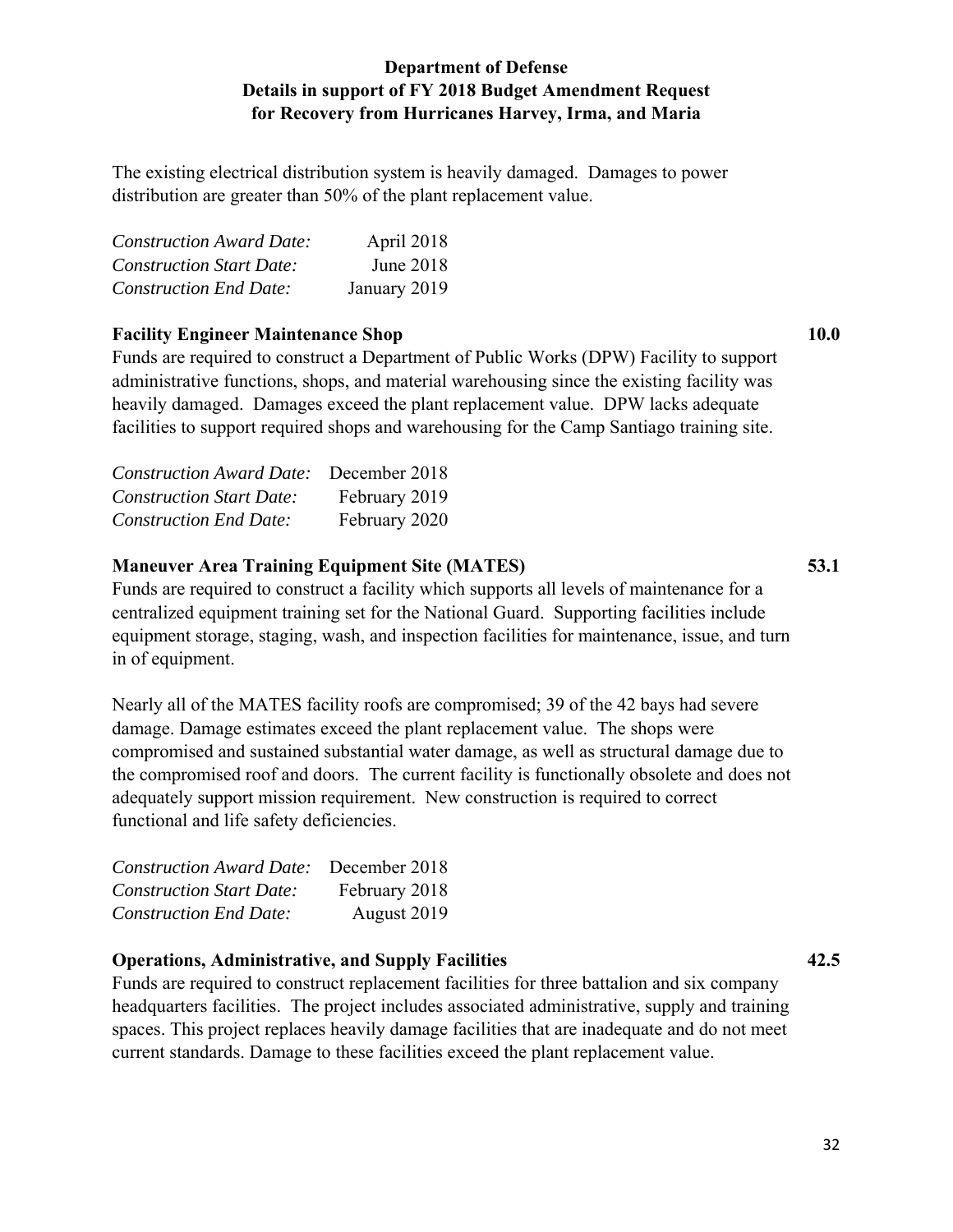| <b>Construction Award Date:</b> December 2018 |               |
|-----------------------------------------------|---------------|
| <b>Construction Start Date:</b>               | February 2019 |
| <b>Construction End Date:</b>                 | February 2020 |

#### **Transient Training Barracks 106.2**

Funds are required to construct a transient training barracks facility to replace the heavily damaged barracks complex area of the existing training site. This project replaces 1,000 barracks spaces and rehabilitates  $~500$  barracks spaces that received damage (to include damaged toilet/shower facilities). This project also provides facilities for soldiers and response personnel to safely conduct operations for future hurricane events. The repairs to the barracks exceed the cumulative plant replacement value of the barracks structures; two thirds of the barracks cannot be repaired. The current barracks inventory is  $\sim$ 1700 spaces.

| <b>Construction Award Date:</b> | December 2019 |
|---------------------------------|---------------|
| <b>Construction Start Date:</b> | February 2020 |
| <b>Construction End Date:</b>   | February 2022 |

#### *San Juan, Puerto Rico*

#### **Army Aviation Support Facility 51.0**

Funds are required to construct an aviation maintenance facility to include an aircraft maintenance hangar, administrative space, shops, controlled humidity storage and other required supporting facilities. The current facility was heavily damaged losing significant portions of the roof and the hangar doors; repair is not conducive given the existing facility age and condition. The existing facility is inadequate for support of the current aviation force structure and was designed to support UH-1 72 Huey aircraft. Additionally, new facilities require hardening as two aircraft were heavily damaged when the facility structure was compromised. Repair estimates equal or exceed the plant replacement value.

*Construction Award Date:* July 2019 *Construction Start Date:* September 2019 *Construction End Date:* September 2021

#### *Gurabo, Puerto Rico*

#### **Vehicle Maintenance Shop 51.7**

Funds are required to construct a replacement facility for the existing Field Maintenance Shop including required supporting facilities to provide regional maintenance support for combat and tactical vehicles. The facility sustained significant damage which includes near 100% damage to the roof and overhead doors. Damage estimates exceed the plant

33